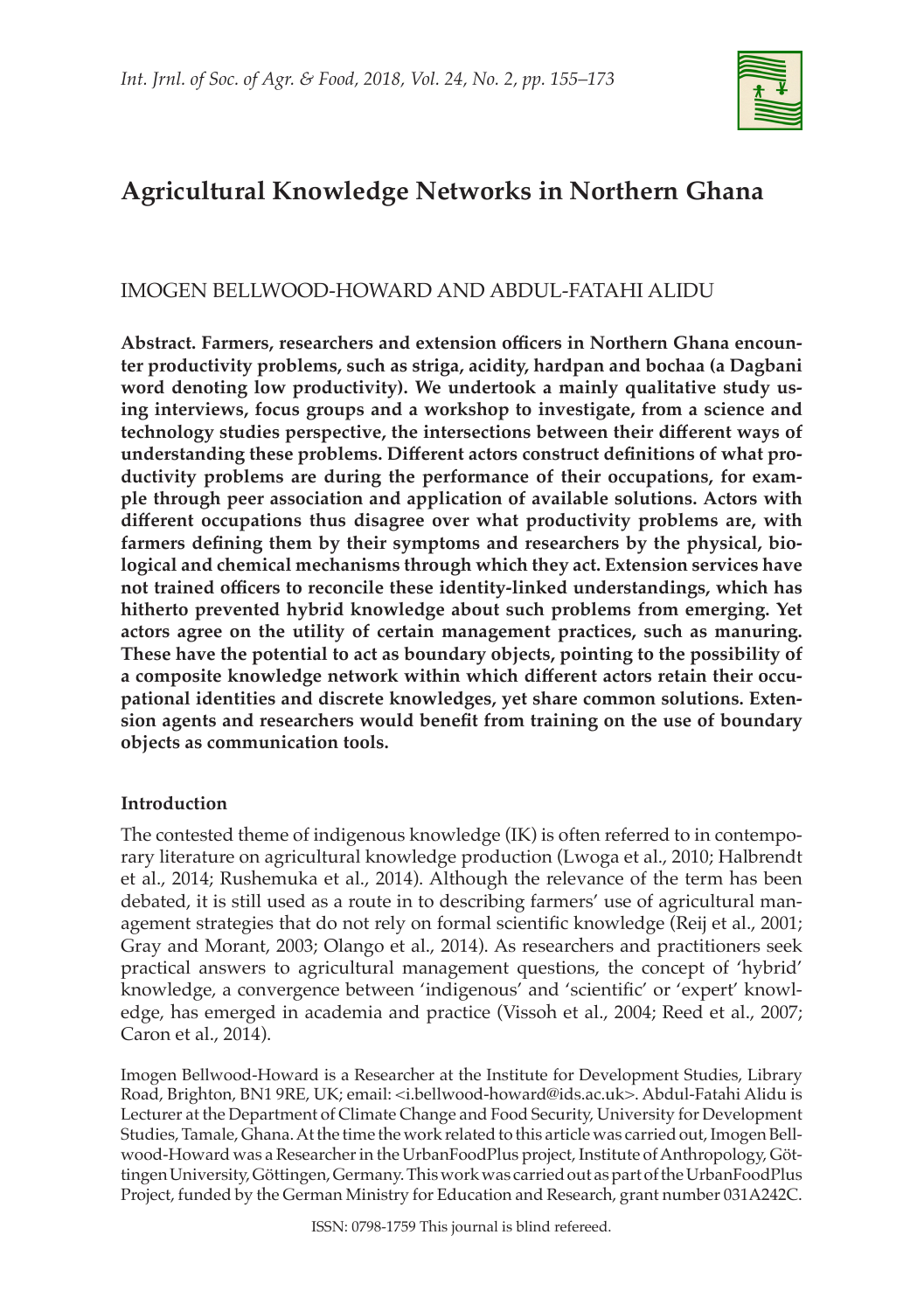Contemporary mainstream African agricultural development is influenced by the Comprehensive African Agricultural Development Plan (CAADP) of the African Union's New Partnership for Africa's Development, within which knowledge generation is conceptualized as an expert, technical activity. Simultaneously, publications such as the World Bank's 'IK notes' have described the interaction of scientific knowledge systems with IK, showing that the concepts of indigenous and hybrid knowledge have entered the lexicon of mainstream development discourse as well as academic literature. Nevertheless, these knowledge forms still maintain complex interrelationships with agricultural research and development. For example, indigenous or hybrid knowledge may develop as a response to resource scarcity (Munyua and Stilwell, 2013), while its implementation may be limited by such scarcity (Dalton et al., 2014) or it may be ineffective for other reasons (Briggs and Moyo, 2012). Meanwhile, agricultural problems such as poor soil productivity and the parasitic weed striga (*Striga hermonthica*) persist (Sillitoe, 1998; Caron et al., 2014).

Thus, a fresh look at the limits of, constraints to and possibilities for hybrid and indigenous knowledge is valid, especially when related to such pressing concerns as striga and low productivity. This article undertakes that task. It uses local West African concepts about productivity as a vantage point from which to examine the interacting ontologies of different agricultural epistemic communities.

A focus on hybrid knowledge entails examining the knowledge construction processes of scientists, alongside other actors, and this is a central theme of science and technology studies (STS). The IK literature has intersected with STS, involving such concepts as 'boundary objects' and 'translation' – to be elucidated shortly – to reflect on the role of hybrid knowledge in agricultural extension (Cash et al., 2003). These literatures interact with questions of identity, and not only in describing how local actors construct knowledge in indigenous cultural contexts: identity is equally connected to an actors' occupation and thus the practice of their everyday professional and livelihood activities (Pickering, 1992). Agricultural extension literature has often lauded the application of hybrid knowledge, co-constructed by scientists and farmers, as best practice (Kristjanson et al., 2009; Newsham and Thomas, 2009). This article similarly connects to the idea of hybrid knowledge by using concepts from STS, such as that of boundary objects, to examine how different actors simultaneously construct knowledge about the same phenomena. What is novel is that it uses grounded data to develop the idea of 'composite' knowledge: this emerges when actors fail to co-construct hybrid knowledge, yet still share common ground.

Studies on West African indigenous agricultural practice and knowledge have described farmers' perceptions of how soil and plants interact, the amelioration techniques they implement and the ways that they come about such knowledge (Millar, 2001; Gray and Morant, 2003; Osbahr and Allan, 2003; Maayiem et al., 2012). This article is in the same vein, but takes a new case study, the northern Ghanaian concept of bochaa, as a starting point. The meanings of this word will be elaborated upon in the results, so it suffices to mention here that it encapsulates a range of states of the soil and constraints upon crop productivity. An emic concept from the Dagbani language of northern Ghana, it is an ideal entry point for this study. In the study situation there are many small-scale farmers and few agricultural extension officers, who receive little training. The extension environment is dominated by project-based approaches, further contributing to gaps in provision. Local ideas such as bochaa thus play a prominent role in the activities and everyday experiences of diverse groups of people involved in northern Ghanaian agriculture.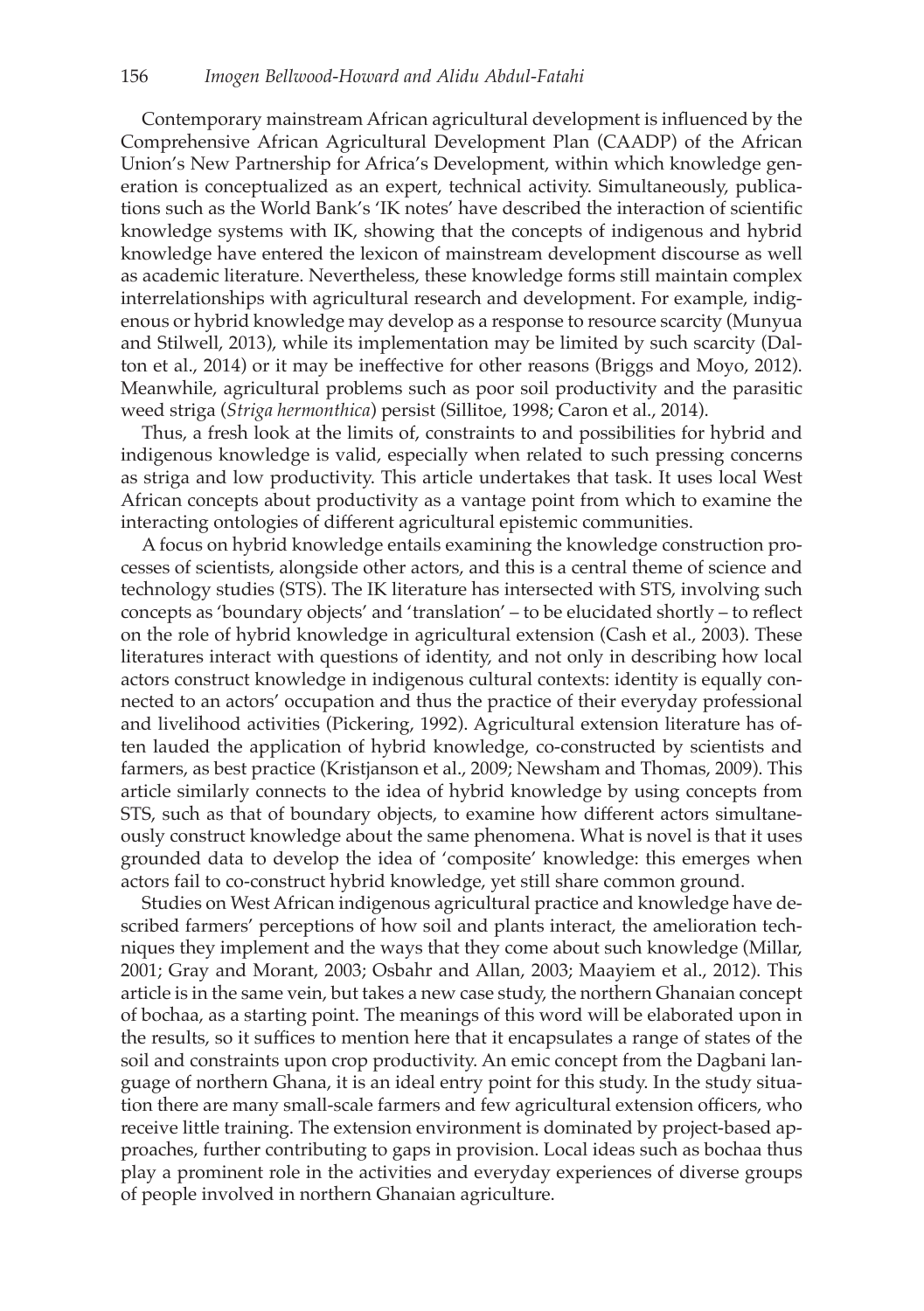The article will be useful to people working on productivity problems, including striga, and those thinking more generally about soil management in the West African savanna. Its practical contribution is to show how locating boundary objects can help agricultural actors identify appropriate solutions, even while they maintain their extant occupational identities.

The article is structured as follows: it starts by describing the geographical, policy and extension contexts. An overview of relevant literature on agricultural knowledge production follows, focusing on four key concepts of agriculture as performance, translation, hybrid knowledge, and boundary objects. Following the description of methods, the results explain the formation of two knowledge networks in the study site, and the lack of hybridization between them. Finally, we identify boundary objects that hold potential for composite knowledge construction, and explore their implications for agricultural extension policy and practice.

#### **Context**

The work took place around Ghana's northern regional capital, Tamale, a city of about 440 000 people, where over half of the population is involved with agriculture (Gyasi et al., 2014). Farmers here are almost all from the Dagomba ethnic group and speak the Dagbani language. Many households are polygamous, and extended families frequently live together, in urban as well as rural settings. The main staple cereal is maize (Al-Hassan and Poulton, 2009). However, pockets of vegetable production have proliferated, including in irrigated areas close to urban markets (Gyasi et al., 2014).

The sandy savanna soils, low in organic matter (Jones et al., 2013), make agriculture challenging. Productivity is fairly low within the sole rainy season. Localized soil complications include iron concretions, hardpan and isolated patches of low pH. Low fertility contributes to striga in some areas. Around Tamale, rapid urban development exacerbates land scarcity (Naab et al., 2013). Fertilizer has been subsidized since 2009, but late supply, poor availability and transport constraints mean that farmers often struggle to access it. When access to mineral inputs is poor, many farmers try to combine inorganic and organic fertilizers within their soil fertility management strategies, although manure and compost can also be scarce. Labour is often familial and may also be accessed through work parties, compensated with cash or reciprocation.

Ghanaian agricultural policy is influenced by international development discourse and donor country initiatives. The Ministry of Food and Agriculture (MOFA) rarely has the funds to implement policy unassisted at the operational scale, and relies heavily on local and international development partners (DPs), such as NGOs, businesses and donor nations, in the extension sector. The two key guiding documents relating to agricultural policy, the Food and Agriculture Sector Development Plan II (FASDEPII) and the Medium Term Agricultural Sector Investment Plan (METASIP), both outline the public–private partnership (PPP) model preferred for extension service provision.<sup>1</sup> In MOFA's hierarchical extension structure, agricultural extension agents (AEAs) are allocated to large spatial areas, within which they use a transfer of technology (TOT) approach: AEAs teach contact farmers, through whom messages are supposed to reach others. Simultaneously, private sector agencies and NGOs implement their own programmes independently, or incentivize MOFA agents to act as staff, training them in the process. The study area has a reputation for being a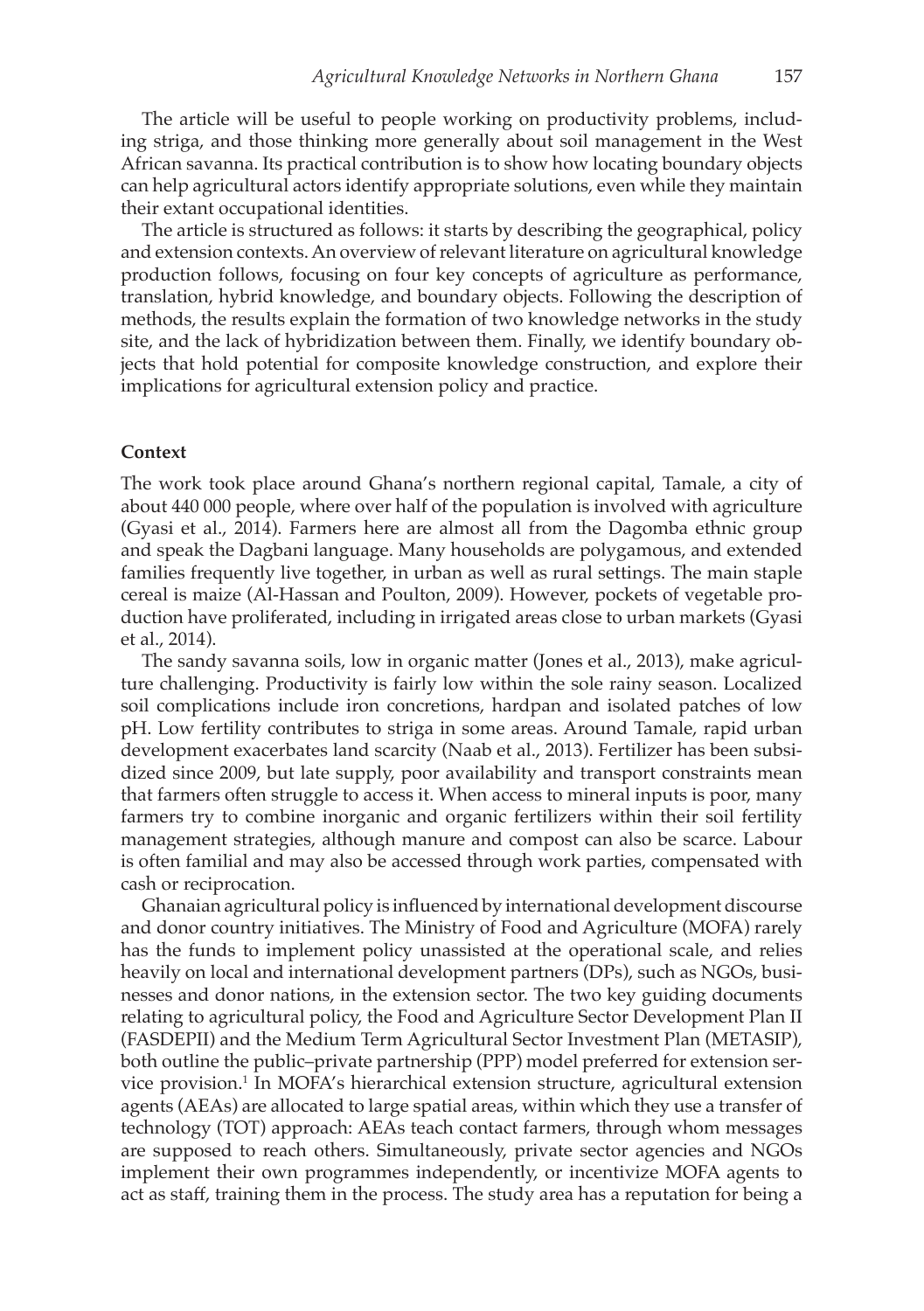more agrarian, less developed region, so hosts a plethora of local and international DPs carrying out such activities. Governmental decentralization is another factor perpetuating the pluralist extension system, as local assemblies have not yet streamlined funding arrangements for independent local service provision.

Commercialization is an important theme in contemporary agricultural policy. Maize and export crops are emphasized, further encouraging PPPs related to these crops, such as the Ghana Grains Partnership. Vegetable farmers interact more with purely commercial actors such as seed dealers. Technologies, especially improved seed and fertilizer, are central to this model of agricultural development. The fertilizer subsidy to some extent reflects the integrated soil fertility management (ISFM) approach favoured by prominent DPs such as the Alliance for a Green Revolution in Africa (AGRA). ISFM emphasizes improved germplasm and mineral fertilizer, topped up with organic amendments (Vanlauwe et al., 2010). Towards this end, AGRA encourages targeted subsidies. Improved germplasm is trialled by these and other DPs within productivity enhancement and pest – including striga – management programmes. Ghana's Council for Scientific and Industrial Research (CSIR) also develops and releases such improved germplasm. The Savanna Agricultural Research Institute (SARI) is the northern Ghanaian arm of the CSIR. SARI links to MOFA through the Research Extension Linkage Committee (RELC), the coordinator of which, an agronomist at the time of writing, works within both institutions.

The strategy of involving external organizations in agricultural development policy and implementation means that a top-down approach dominates, and local knowledge plays less of a role at the strategic level. Expert knowledge generation is prioritized and externally developed technologies often become available to individual farmers through isolated projects rather than national programmes.

Within this context, the idea of bochaa acted as our entry point into a case study on different types of agricultural knowledge. We collected qualitative data about farmers', AEAs' and researchers' understandings of bochaa and related productivity problems, with the broader aim of investigating how their understandings about and management of productivity interacted. We offer our results as a resource for extension and development.

### **Ways of Knowing – Performance, Translation and Boundary Objects**

Researchers have long moved beyond conceptualizing a dichotomy between indigenous and scientific knowledge (Agrawal, 1995), but such a distinction remains useful as a heuristic device (Gray and Morant, 2003; Ramisch, 2014). Understanding the forms knowledge takes for different actors helps elucidate how it comes into being. Richards (1989) shows how agricultural knowledge in particular can be seen as 'performance', being shaped as actors carry out everyday livelihood activities such as farming. This resounds with characterizations of IK as tacit and transferred through non-linguistic methods (Krige, 2007; Bloch, 2008). Scholars of local knowledge commonly focus on how environmental understanding, particularly of natural environments, is developed through feeling, seeing and other sensory experiences. This is plausible in situations where livelihoods are inextricably connected to ecological contexts – agriculture being one such example. Lauer and Aswani (2009) demonstrate how this is also the case for another livelihood strategy based on natural resource use, fishing in the Solomon Islands. Yet Ingold (2000) poses that, as a social process, the act of verbal demonstration is also an important mode of vernacular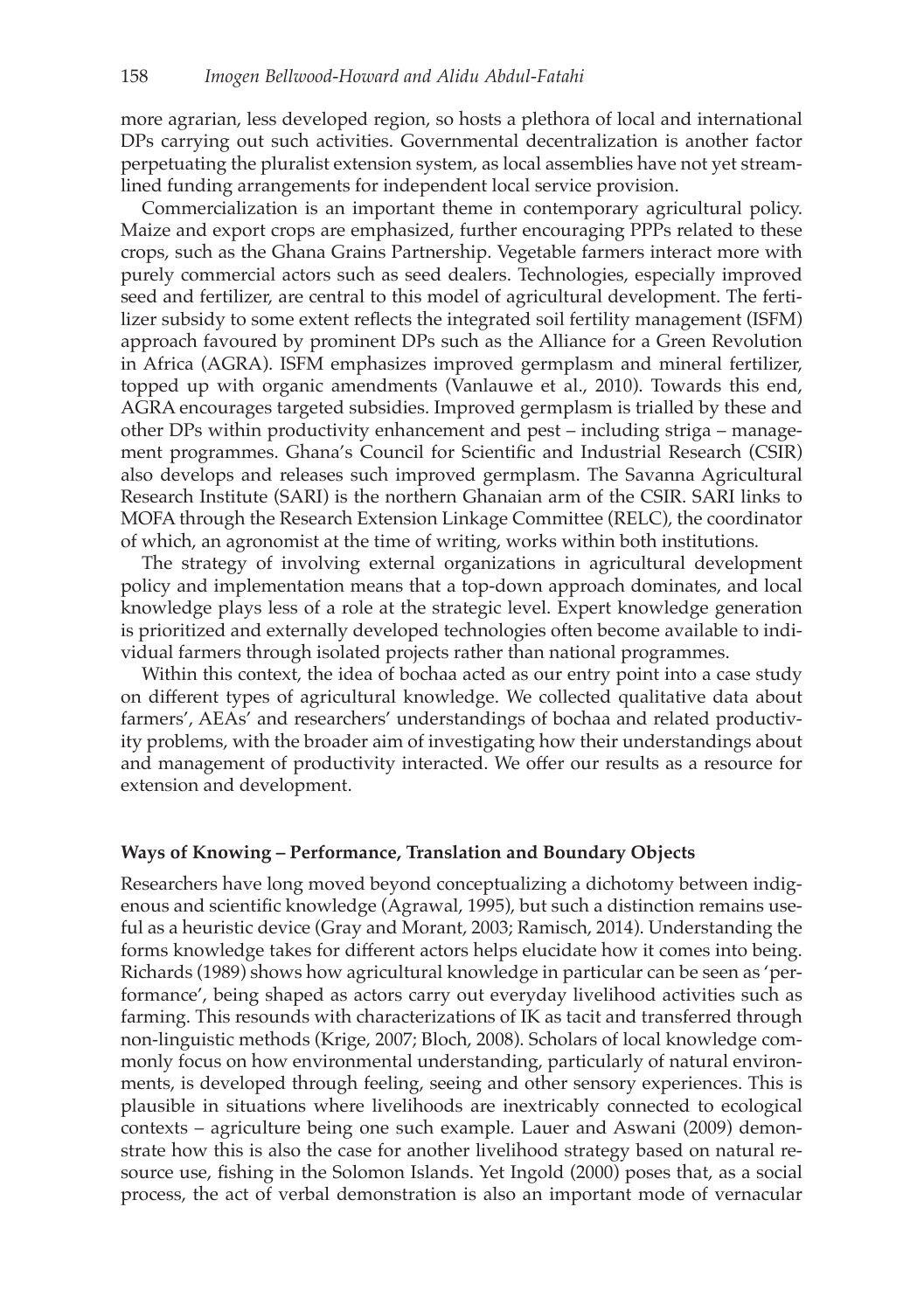knowledge transfer, even with regard to tangible natural and environmental elements such as soils. As both verbal and experiential construction of local agricultural knowledge are human processes (Munyua and Stilwell, 2012; Curry and Kirwan, 2014), they are embedded in the culture and identity of the actors concerned (Briggs and Moyo, 2012).

In a similar process to the construction of practical agricultural knowledge by farmers, scientific agricultural knowledge is constructed by scientists. The STS authors in Pickering's (1992) collection show that this again happens through the performance of an everyday occupational identity, this time of researchers. Turnbull (2000) thus considers this a process that is 'local' to scientists, making 'scientific knowledge' another vernacular knowledge form. Nevertheless, social scientists and policymakers continue to distinguish between farmer and scientist knowledge generation processes (Halbrendt et al., 2014).

Linked to the exploration of IK, work on hybrid knowledge systems has come to the fore in examinations of agricultural knowledge and extension. These systems combine farmers' and scientists' perceptions to generate solutions to agricultural challenges (Kristjanson et al., 2009; Nguyen et al., 2012). Although knowledge is reproduced in different epistemic communities through activity and performance, both scientists and farmers use words, such as 'bochaa' and 'striga', to describe phenomena, and such common vocabulary allows these different groups to communicate. Comparisons of farmers' and scientists' perceptions are especially common in studies on soil. These move from more abstract, descriptive ethnopedologies (Barrios and Trejo, 2003) to applied works (Gray and Morant, 2003; Osbahr and Allan, 2003; Ramisch, 2014).

The concept of translation, developed in the STS literature, relates to such interactions between knowledge systems. It describes the process through which actors convince each other about their truth claims. Actors 'enrol' other living and non-living 'actants' into their ideas about what is true, aiming to end up with a constellation of such actants that support a particular version of reality. Latour's (1987) development of this idea hinged on a description of how scientists make their particular discoveries real to others, using non-human devices like scientific papers and books to interresse and then enrol other humans in a certain epistemic network. Callon's (1986) classic example involves scientists using data, papers and conferences to convince fishermen and policymakers of a certain model of how scallops cling to rocks. The final step of this translation process involves enrolling enough actors into a network to 'mobilize' it, making it a collective reality. Latour and Callon's examples describe actors being translated from one network of reality to another as they are convinced of new ideas. Palmer (2016) has used the translation concept in a similar way. He describes how a network of Australian indigenous and non-indigenous actors, data, maps and other evidence was mobilized and 'sent' to Paris to convince UNESCO to inaugurate Uluru-Kata Tjuta National Park. As this particular network was itself a hybrid mix of indigenous and scientific actors, the indigenous ideas first had to be made legible to scientific bodies through a process of hybridization, and in order for that to happen they themselves were translated. To describe how this occurred, Palmer involves Latour's idea of centres of calculation (1987), showing how 'indigenous' knowledges were collected and incorporated, in a centre of calculation, into the credible or, to use the STS term, 'durable' actor network that led to the establishment of the national park. Latour introduced this model with reference to the geographical journeys early colonizers made to collect knowledge about new ter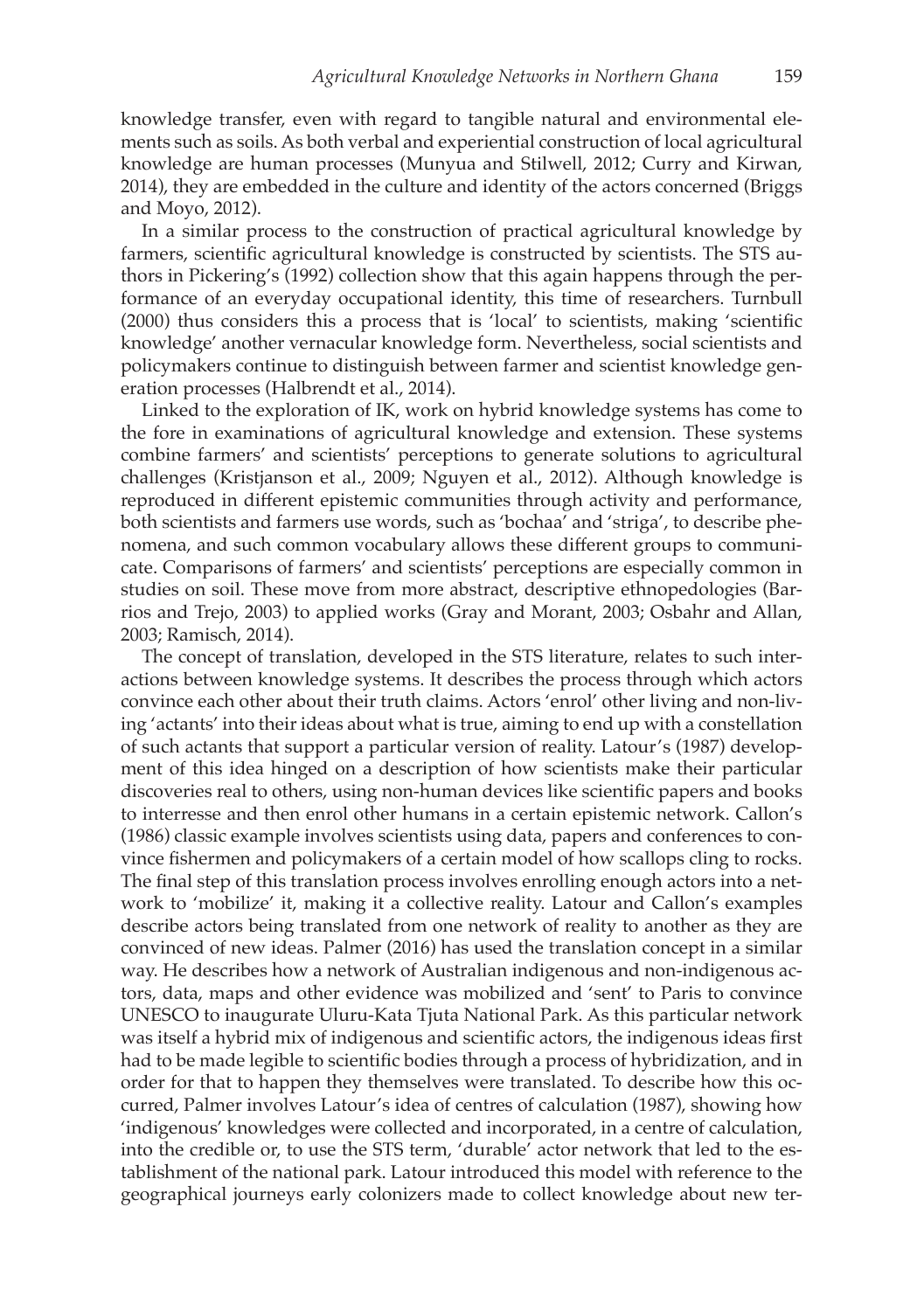ritories. Palmer has also related the concept to the process of neocolonial knowledge appropriation over geographical space (Palmer, 2012).

The boundary concept is a schematic more commonly used in descriptions of knowledge hybridization (and a notion maybe more digestible than the notoriously dense work on translation). This idea connects diverse works on how objects and organizations facilitate connections between knowledge systems. Boundary objects are defined as 'plastic enough to adapt to local needs and constraints of the several parties employing them, yet robust enough to maintain a common identity across sites' (Star and Griesemer, 1989). The term has been extended to refer to organizations that perform the same role (Carr and Wilkinson, 2005). The boundary concept has been used in agricultural research: Goldberger (2008) portrays Kenyan organic agriculture NGOs as boundary organizations that forge connections between each other to present organic agriculture as a viable alternative to the technologist Agricultural Green Revolution. Within this literature, boundary objects (e.g. maps, concepts, shapes and projects) are conceptualized as being constructed and developed through boundary work that agricultural actors consciously instigate (Carr and Wilkinson, 2005; Klerkx et al., 2012; Tisenkopfs et al., 2015). The objects then go on to successfully enact translation. Less commonly are they conceptualized as pre-existing entities that are re-appropriated by the actors concerned. A question not tackled in the boundary literature relates to what happens when knowledge systems do coexist and overlap, but actors either do not attempt or fail to construct functional hybrid knowledge systems. It is therefore interesting to identify places where boundary objects already exist even though boundary work has not been performed, or where there is incomplete hybridization or only partial connection between coexisting knowledge systems.

This article situates itself within this literature on knowledge construction, using the idea of knowledge as performance to explain the processes of translation encountered in the data. Its conceptual contribution is to extend the application of the boundary object concept, moving beyond the idea of hybrid knowledge to that of composite knowledge.

# **Research Questions**

The overarching question this work tackles is:

• How can agricultural actors reconcile different knowledges about productivity in search of solutions?

In order to answer this question, we ask three sub-questions:

- How do different agricultural actors in the study context conceptualize productivity problems?
- What are the reasons for any differences between them?
- What do their ideas have in common?

# **Methods**

Our main body of primary data comprises 19 purposively and snowball-sampled qualitative interviews. We also collected soil samples and held a workshop. The study location, around the city of Tamale, was advantageous because it gave access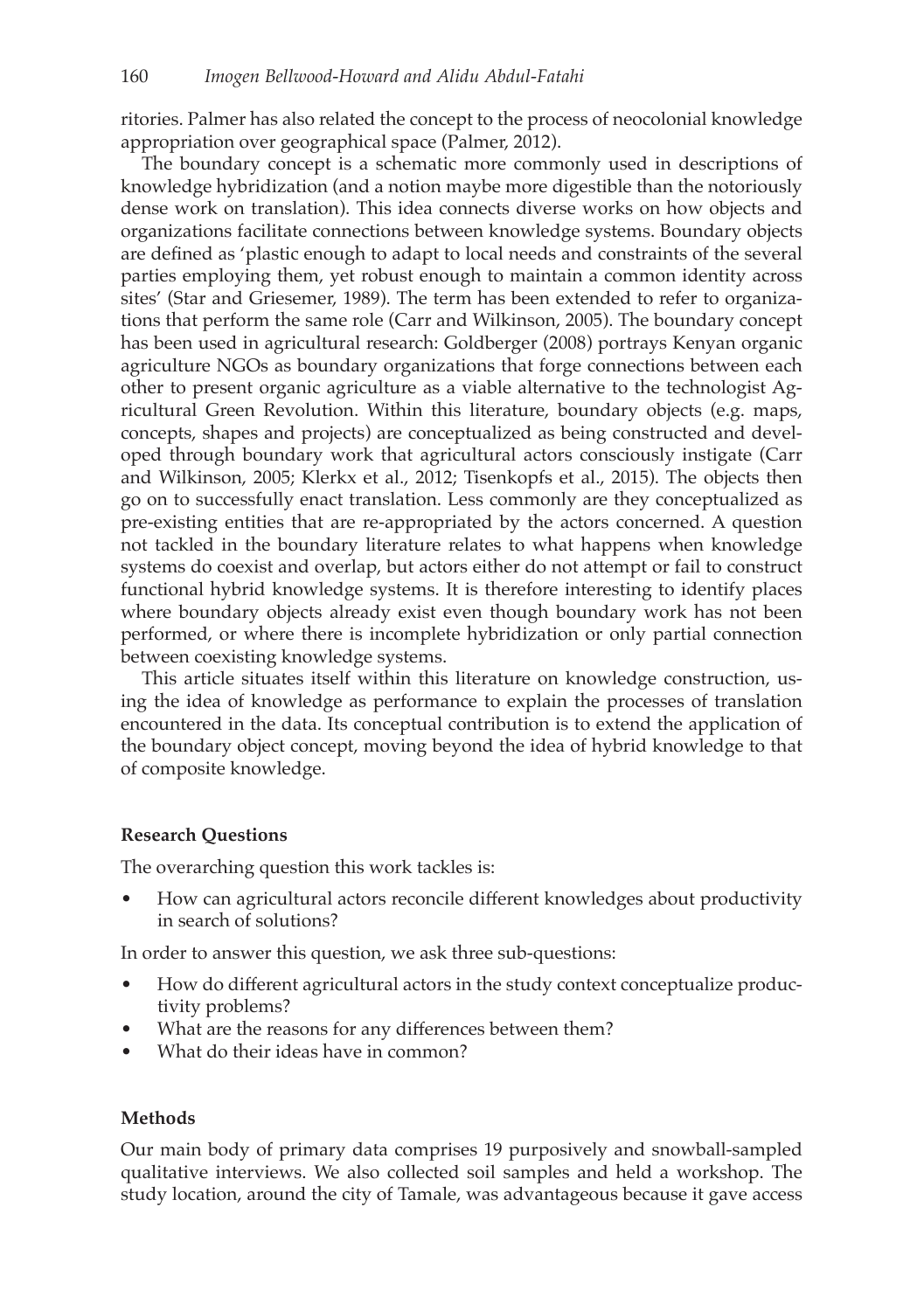to vegetable as well as staple farmers. We contacted five AEAs through the MOFA Tamale office, purposely seeking those with vegetable farmers in their catchments. This was because we were aware that bochaa was associated with striga but also with other soil problems. Striga is a particular problem for cereal farmers, and we wanted to be able to capture data on the range of its meanings from vegetable farmers too. We asked each MOFA agent to put us in touch with their farmers. The AEAs and seven farmers were interviewed on farm. Some farmers turned their interviews into focus-group discussions, providing opportunities to collect diverse perspectives and data on the social construction of knowledge. There was no such direct link from individual extension agents to researchers, so we contacted researchers at SARI through snowball sampling from the soil science department. Selection criteria for researchers were that they needed to have some understanding of Dagbani and to have encountered the bochaa concept. We met four researchers and one of the MOFA staff attached to the RELC in their work places. We also interviewed two key informant sets, a soap-making group and a Dagbani linguist who was also the retired director of an agricultural NGO. We knew from preliminary investigations that these informants could possibly give us access to relevant data.

It was not intended to make an a priori distinction between the three occupational groups contacted (farmers, AEAs and researchers). Rather, this stratified approach was taken as the most appropriate way to access actors who commonly encounter each other in the everyday context of agricultural practice and extension in northern Ghana. Members of other actor groups who do not necessarily work permanently in the field, such as input suppliers and development workers, are also relevant. The experiences of the actors interviewed were used to elicit the influence of such others on local ways of understanding productivity.

Interview guides focused on:

- understandings of bochaa and associated productivity problems;
- management of bochaa and associated problems;
- how each actor had learnt about these problems and their management.

After the interviews, we revisited six sites in three communities to sample pairs of adjacent soils where farmers indicated bochaa was and was not present. We collected soil to a depth of 20 cm at each sampling point, and sent samples for pH, carbon (C), nitrogen (N) and phosphorous (P) analysis at SARI in Nyankpala, near Tamale. These results acted more as a prompt for discussion between actors than anything else.

Interviews were transcribed in Dagbani and English using the transcription program f4. They were organized into cases, along with photographs and notes on soil samples, in the CAQDAS software QDA Data Miner. Data analysis followed an inductive procedure. All data were coded using thematic codes. Some codes were based on the research questions. Drawing on grounded theory, others were allowed to emerge as the data was coded. These codes were grouped into categories relating to:

- plant productivity and qualities;
- soil productivity and qualities;
- management of productivity problems;
- ways and places of learning;
- non-agricultural uses of the word bochaa;
- actors' self-identity.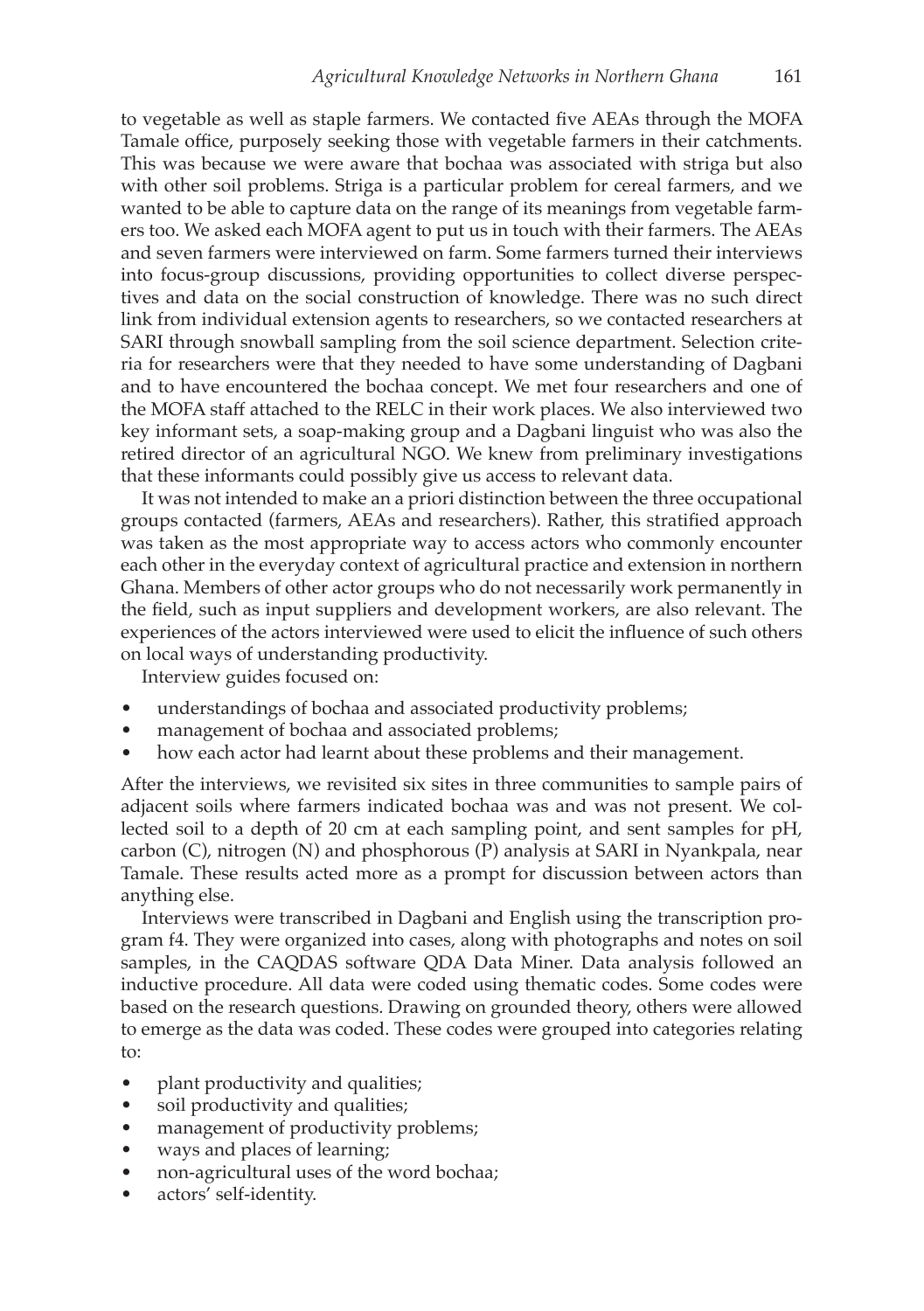Data corresponding to each code were compiled and compared to elicit similarities and differences in representations of productivity problems, their management and the ways different individuals had gained understanding about them.

After this preliminary qualitative analysis and processing of the soil samples, all interviewees were invited to a workshop where the soil and initial qualitative results were disseminated. Two research staff and two farmers who had not been interviewed also attended. After 30 minutes of presentation in Dagbani and English, 75 minutes of heated discussion ensued, which was recorded, transcribed and coded. Earlier data was recoded with new themes emerging from the workshop, before a synthesis was made.

#### **Results and Discussion**

In the workshop, the soil results, as seen in Figure 1, were presented first. Productivity is conventionally associated with high soil macronutrient levels and pH values close to neutral, as the AEAs pointed out in the workshop. Yet in Figure 1, N and P levels are not always higher in the plots without bochaa than those with, nor is pH closer to neutral. Workshop participants commented on this, and some AEAs also noted the association of the word bochaa with acidity in the Dagbani language. For example, it can be used to refer to heartburn. This led one AEA to speculate that the bochaa plots should have lower pH, which was not always the case. The consensus conclusion of participants about Figure 1 was that macronutrient and pH levels could not fully explain the productivity problems they were encountering on farmers' fields. Instead, these data acted as an entry point into exploration of actors'



**Figure 1**. Properties of soils with and without bochaa.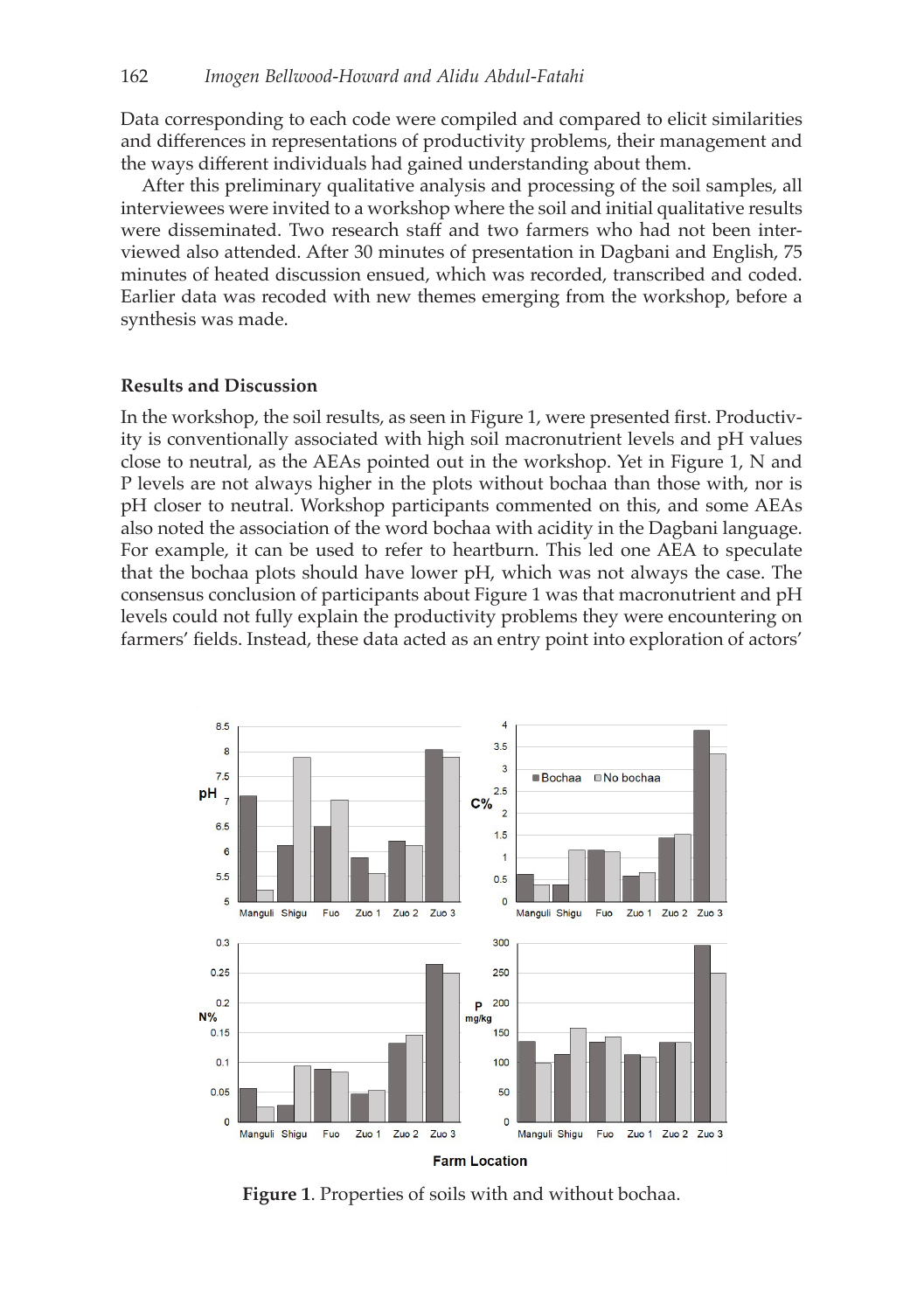different understandings of the productivity issues they were experiencing.

#### *Networks of Understanding*

Among the actors encountered, there were two ways of understanding productivity problems. In this section we explain how they were formed, using the ideas of knowledge as performance and enrolment. Each knowledge network was constructed by a set of actors through the performance of their occupational identity. Actors formed and reinforced those identities through two elements: the way they had learnt about productivity problems and the types of solutions they had seen to function well. Using STS terminology, each of these can be conceptualized as an actant: a non-human network component. These actants became devices, convincing and enrolling the human actors into a particular way of knowing. One knowledge network focused on the symptoms of productivity problems, and the other on the underlying mechanisms for low productivity. We therefore label them the 'symptomatic' and 'mechanistic' networks. We did not set out to align a different network with each occupational actor group, but the data showed that this was largely what happened.

#### *Symptomatic Network*

The symptomatic network formed as Dagomba farming elders taught younger practitioners. This happened as part of a more general process of social upbringing called wubsibu. Wubsibu involves teaching people about how to tackle general life issues, of which agricultural problems are one particular type.

'When they say bringing up a child it is that they show you things. What we call bringing up a child is not giving you sa $\gamma$ im<sup>2</sup> to eat, they tell you "this thing, this is how it works, this particular thing is good, this is not good," that is the bringing up of a child. My grandfather and my father showed me, "this thing, this is how it is," that is the bringing up. If you are in it you will also get to know it. So as you are in it, if someone is doing the same act you can tell him "this is how it is" or "this is how I know it"' (Farmer A).

Wubsibu happened in a tacit fashion as farmers worked together in the farm, but was accompanied by explicit verbal explanation, connecting with the ideas of Bloch (2008) and Ingold (2000) respectively. Farmers described how they had copied their forefathers and also how those ancestors had shown and told them about bochaa, answering their specific questions. For example, farmer D told us how he taught his son how to tackle bochaa as they worked in the farm. As they weeded together, the son asked why certain plants were stunted. D told him this was bochaa and that he should plant the plants further apart to combat it. In an interview, the son corroborated this account, but could not explain why this management practice was effective.

Alongside wubsibu, farmers described how critical observation of their own farms over the course of their farming careers taught them about the causes of certain phenomena. An example given by one group of farmers was the appearance of bochaa around certain trees.

Another way this network was made durable was when farmers used effective low-tech solutions that worked by improving general soil health, specifically manuring and crop rotation. Farmers could not explain the mechanisms through which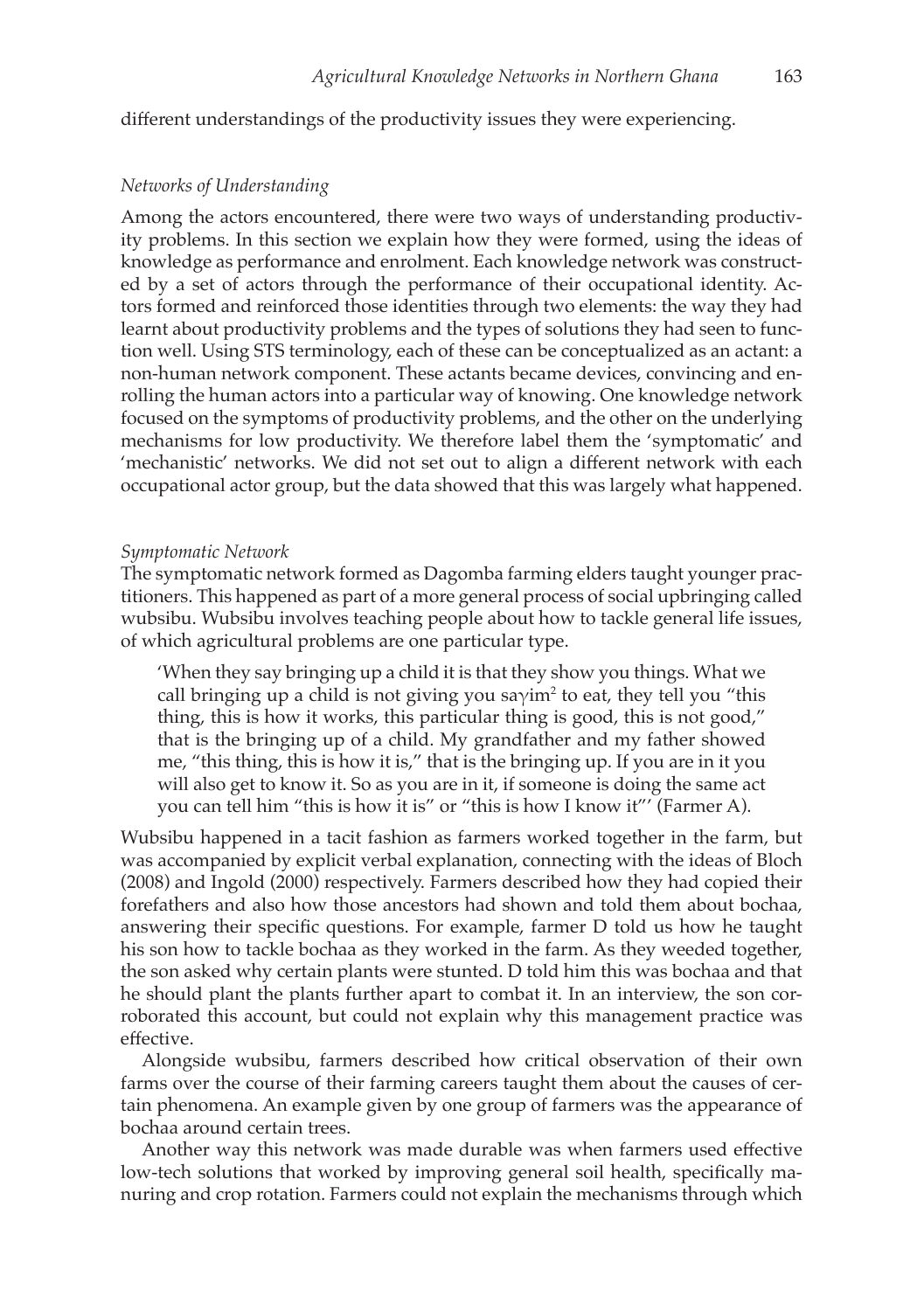these technologies worked. Instead, they described the effects the technologies had on the symptoms of bochaa.

Farmer D: 'You get cow dung and spread it on your field, plough it all, it will mix with the soil, then when you nurse, you see it doing better.' Interviewer: 'Why?'

Farmer D: 'Bochaa makes plants yellow, and cow manure means its yellowness won't be there again and it'll grow.'

Wubsibu and the technologies farmers use to tackle bochaa act as interressement devices. This is the term Callon and Latour use to describe actants that behave as tools to enrol other actants into a particular network. Here, these devices convince Dagomba farmers to use the symptomatic bochaa concept by relating it to their occupational and cultural identities. Briggs and Moyo (2012) describe a similar process, as do Munyua and Stilwell (2013), who say that, in their Kenyan study, 'farmers shared local knowledge… because it was part of their culture, which was preserved through sharing.' Crane et al. (2011) show how the enactment of specific pastoral and agricultural livelihood strategies and knowledges constructs and is in turn shaped by West African ethnic identities. Like Schareika (2014) and Fraser et al. (2015), they emphasize the importance of the social way in which such knowledge is created, and social learning is indeed part of what happens here, stemming from and reinforcing the farmers' self-perception as Dagombas. That self-perception is tied to the imperative to respect the advice of elders and learn from their teaching. The interlinkage between ethnic and occupational identity is thus central to the performance of agricultural knowledge about bochaa. Together, human Dagombas and low-input non-human technologies comprise a symptomatic knowledge network in which the idea of bochaa is durable.

# *Mechanistic Network*

A similar process of performing occupational identity was part of researchers' knowledge construction. The idea that had enrolled them was not of bochaa. They rather had confidence in the existence of soil acidity, hardpan and striga, the phenomena that they held responsible for low productivity. They had been interressed into the reality of these ideas through formal education, training and digital media. Some of the researchers had in fact come from Dagomba farming backgrounds, and formal education had succeeded in enrolling and translating them into the mechanistic network from the symptomatic one, by showing them the mechanisms through which the phenomena named above worked.

Interviewer: 'You mentioned you've grown up in a farming community.' Researcher H: 'Yes. I had that knowledge too… it was concreted then, but… when I went to school... I was able to establish "so this is why we were doing this, this is why we were doing that." Before that I would just *suggest* that we knew what we were doing but I couldn't actually explain *why* we were doing that.'

This quotation shows how researchers learned mechanistic understandings of how productivity worked from formal education and reinforced these by reinterpreting on-farm solutions. To accept manure and crop rotation as technologies, researchers needed to understand the biological, chemical and physical mechanisms through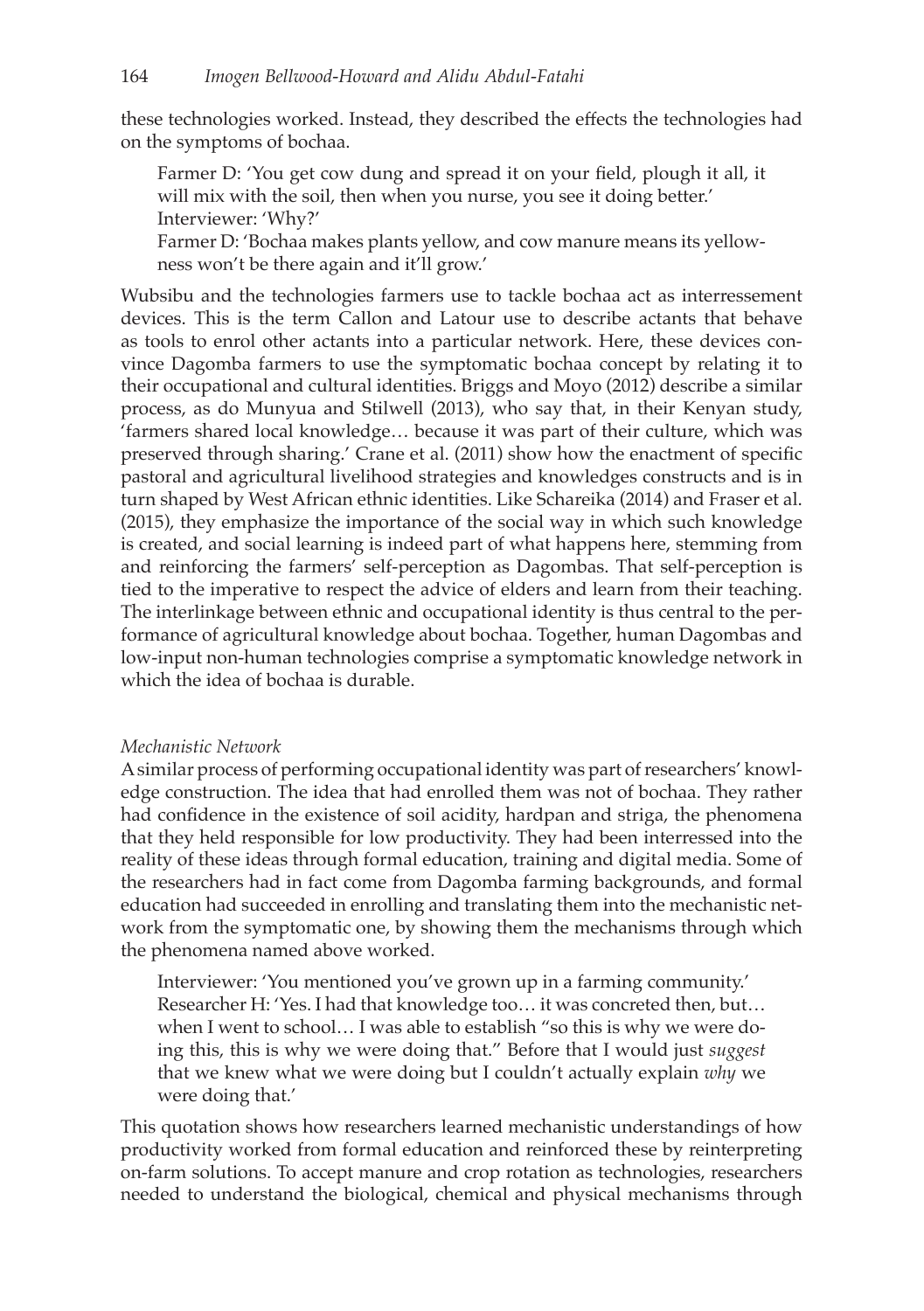which they functioned, rather than merely describing their effects upon plant symptoms as farmers did. This also happened when they were exposed to more high-tech solutions such as liming and striga-tolerant germplasm: they described how tolerant germplasm discouraged striga by referring to maize genetics and striga physiology. These scientific management practices allowed researchers to apply what they had learnt in formal education, speaking to their identities as educated, professional elites. The technical solutions thus became non-human actants enrolling researchers into the mechanistic network, just as wubsibu, crop rotation, and manure had enrolled farmers into the symptomatic way of understanding.

The self-perception that this engendered was reinforced through peer association. Participants in this mechanistic network described communicating with and learning from colleagues as well as actors from other occupational groups, namely volunteers, development NGOs and commercial and non-profit research corporations, reflecting their participation in the pluralist extension environment. Thus, these parties also acted as components of the mechanistic network.

Actors' experiences of training and education reflected the technical focus of mainstream development policy as well as the involvement of external organizations in shaping professional roles and development agendas. The researchers' educations had all focused on technical competencies such as plant breeding or improved cropping systems; they did not refer to research on, for example, knowledge development or dissemination strategies. Few AEAs had experienced formal workplace-based training; most had been from external projects or chance encounters with researchers and volunteers.

In the mechanistic network, because the researchers' identity involved processing data, Latour's 'centres of calculation' concept, as used by Palmer (2012, 2016), is relevant. The centre of calculation here is the place where data about striga, acidity and hardpan are transformed into scientific knowledge. It has multiple nodes: laboratories, classrooms and conference halls. Journeys, analogous to those made by the Latour's explorers, happen as researchers and data travel between these locations and the farmers' or the experimental field. Researchers described how their enrolment into the mechanistic network had begun in the classroom. Later, they perpetuated the cycle of accumulation of scientific knowledge, collecting more information and formulating solutions through their research activities, specifically legume rotation, use of trap crops and development of striga-resistant varieties. These activities related to striga in particular, reinforcing the importance ascribed in professional development circles to this particular problem and technical solutions to it.

#### *Common Actants*

Of the technologies that acted as interressement devices, crop rotation and manure are notable because they played this role in both the symptomatic and the mechanistic knowledge networks. Both farmers and researchers saw manure as strengthening crops against threats to productivity. For researchers, the threat could be striga, in which case manure made nutrients available, allowing crops to grow even when the striga parasite was removing nutrients from them.

'If the soil is very poor, a weak maize plant cannot support vigorously growing striga plants, because striga will take the nutrients from the plant, not from the soil. So the manure is for the maize to grow, it is not for the striga to grow well. So if the maize plants are growing well, then the striga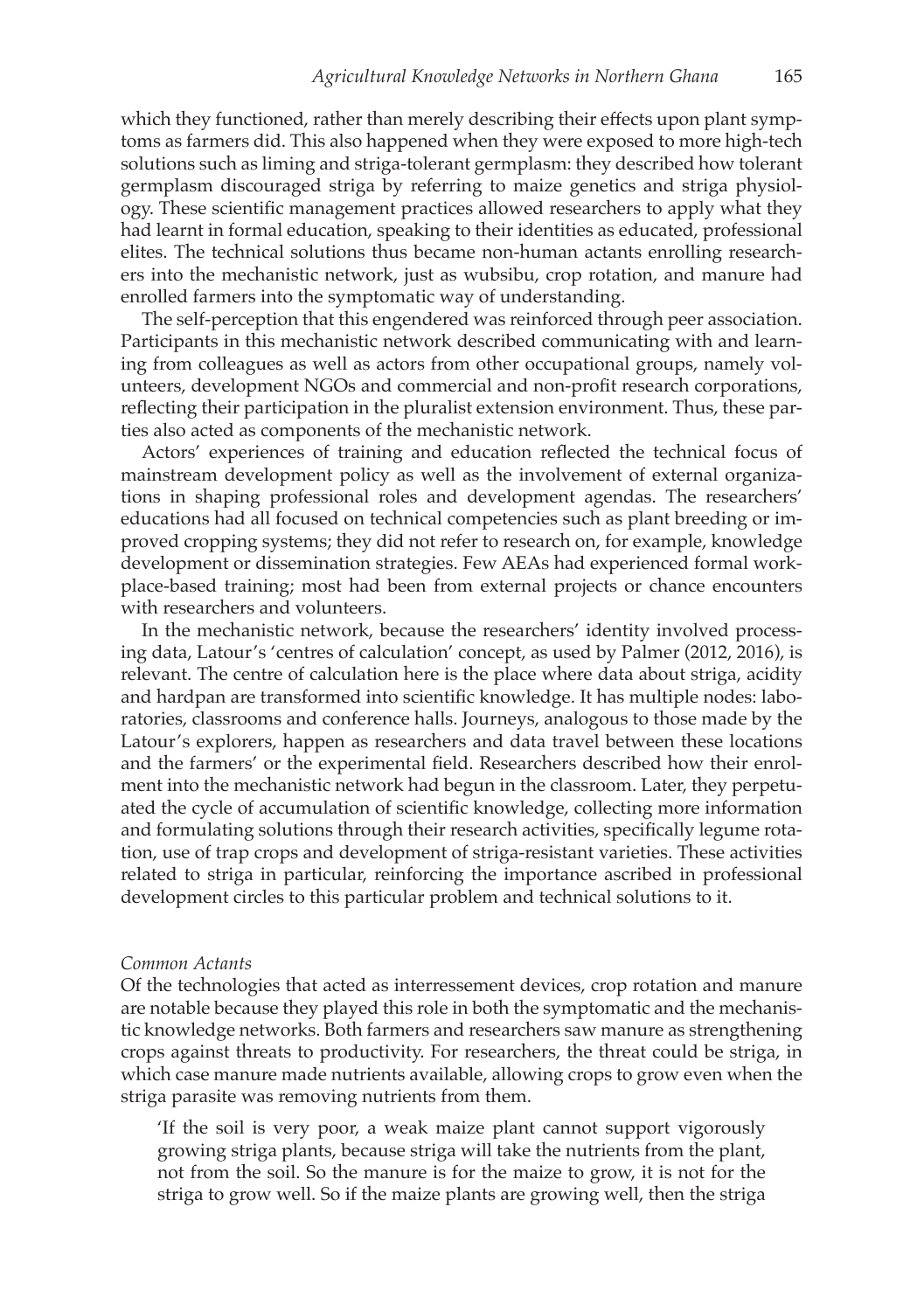are not able to kill it' (Researcher M).

In contrast, for farmers, the bochaa that threatened the plant was unexplained, but manure gave the crop the strength to fight it.

Interviewer: 'You seem to be saying that the place where the soil is strong, the bochaa can't come. Do you know how that works?'

Farmer S: 'The strength [of the soil] is the reason why the crops are strong. The crops are healthy from the soil and the cow manure. Like that maize there, the bochaa is why it's not strong. If cow manure and compost was in it, you would also see it, so it would get fat and dark and that's what we call strong.'

This is because bochaa is not one biological, chemical or physical process, but a description of the symptoms farmers observe and know how to reverse. Similarly, farmers described how bochaa reduced after several years of rotating legumes with cereals. They did not have an explanatory mechanism for this, whereas researchers explained it by referring to the host-specificity of striga. This resounds with Ingram et al.'s (2010) description of researchers' 'know why' and farmers' 'know how': for the same agricultural problem, farmers have practical experience of which solutions work, and scientists a more theoretical explanation for why they do so.

The AEAs are particularly important in illustrating how these two knowledge networks formed. Some fell between the mechanistic and the symptomatic networks, in the sense that they connected to elements of each and were actively struggling to reconcile them. The interressement devices associated with each network resonated with different elements of their identities. They had practical experience of observing low-technology solutions work in the field, particularly manure. Those who were Dagomba identified to some extent with the farmers and their explanations for bochaa. On the other hand, their professional identities meant that they distinguished themselves as more educated than farmers, and their interaction with peers, researchers, corporations and NGOs had familiarized them with technical terms. Thus, some were confused about the relationship between striga, bochaa and acidity, and could not be enrolled into either network.

'The bochaa, as we used to know it, was usually attributed to this witchweed, striga hermotica [*sic*]. But of late I have some difficulty, because once it's like what this particular weed do to crops, you have similar effects when we are talking of maybe some high-level acidity in the soil.' (AEA B)

Figure 2 shows the arrangement of actants in the symptomatic and mechanistic networks. It shows how each network is associated with specific concepts. They are made durable when human actants are enrolled into them by interressement devices. These devices are also actants in their own right, comprising functional solutions and elements related to identity. Some human actants, the AEAs, connect to both sets of interressement devices, so are not successfully enrolled into either network.

# *Translation between Networks*

One aim of the human actors in the mechanistic network was to enrol farmers into their way of understanding productivity problems, and thus change their practice to include exclusive monocrop rotation, hand-weeding of striga, and, where possible,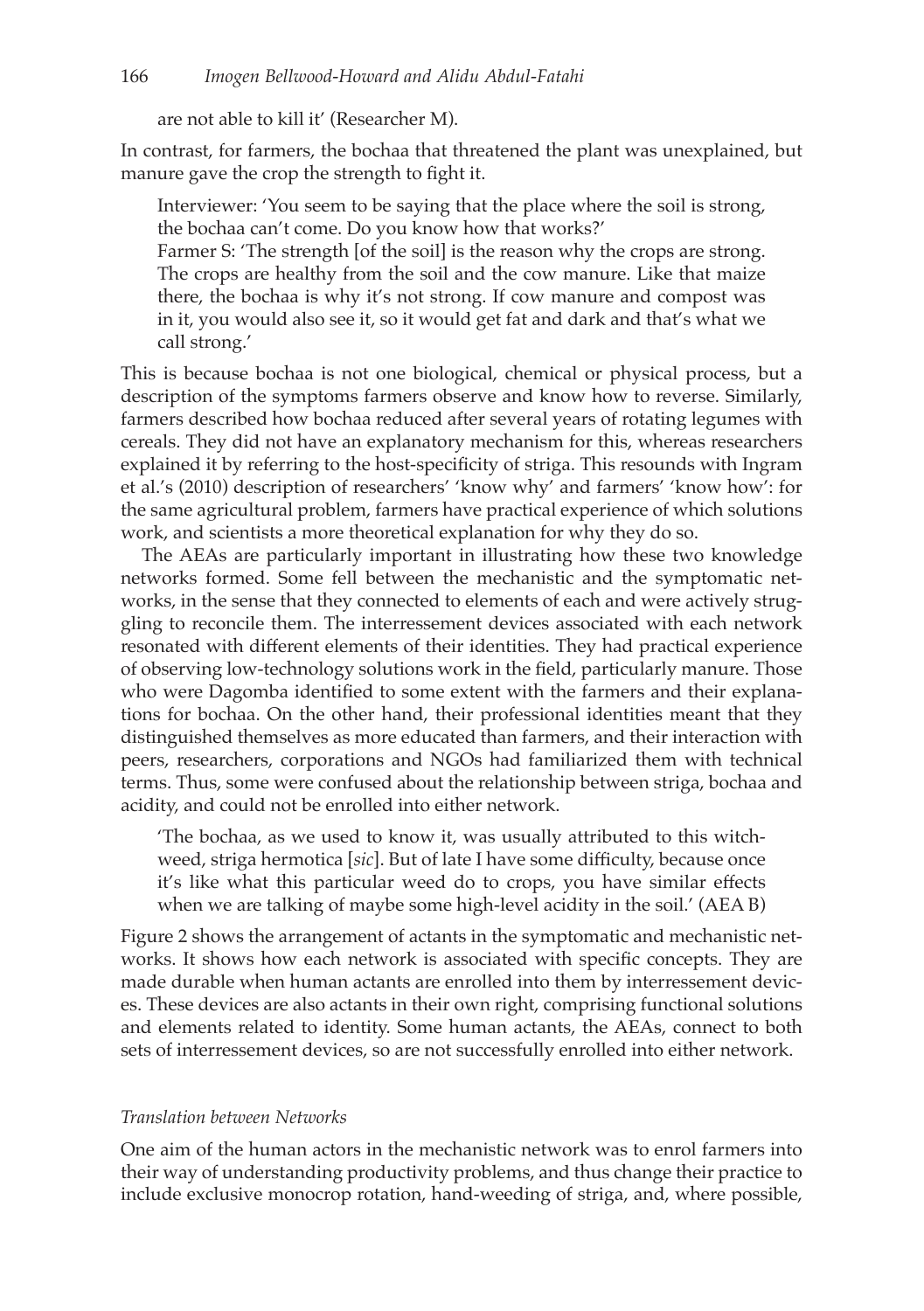

**Figure 2**. Schematic of the symptomatic and mechanistic networks.

liming and adoption of striga-tolerant germplasm. This resonates with the extension priorities outlines in FASDEPII and METASIP, to improve the low technical knowledge base of farmers and AEAs. However, this section will show why such attempts at translation had failed.

In the workshop, farmers refuted that there was a difference between striga, acidity and hardpan, preferring to group them all under the banner of bochaa. They demonstrated this when a senior scientist stated that 'farmers have the idea that bochaa is the beginning of striga, it is "striga underground", which is wrong' (Researcher E). This scientist asked the farmers as a group if they held to that conceptualization. Farmers collectively stated that they disagreed with distinguishing between bochaa, striga acidity and hardpan. One said 'they all the work the same way' and another added 'they all spoil our crops'.

The actors in the mechanistic network failed to enrol the farmers into this network because the mechanistic interressement devices were not related to the farmers' identity. Those devices worked to reinforce the professional actors' educated status, so were less effective than wubsibu and manure in convincing the farmers. The characteristics of interressement technologies themselves were as important as the identities of the human actors in this. Complex, expensive technologies that had been developed off-farm, such as lime and patented striga-tolerant germplasm, were not available to farmers. Similarly, they had had little contact with AEAs who might explain to them the mechanisms through which those technologies tackled low pH or striga. Low extension capacity is recognized as a problem in METASIP and FASDEPII, but ongoing retrenchment means AEA numbers remain consistently low. Thus, it was impossible for farmers to experience these technologies in the verbal and tacit ways that they had learnt about manure and crop rotation.

This result also helps explain why IK persists as an academic concept and an integral part of farmers' management strategies: Munyua and Stilwell (2013) sum it up well by describing how in their study 'a few farmers used local knowledge when they lacked the funds to implement "scientific" methods.' If the symptomatic network is made durable by farmers' poor access to financial and technological resources, poverty also becomes an actant within it, politicizing the analysis. This is not to suggest that manure and crop rotation are panaceas for poor farmers' productivity constraints. These farmers, as others across West Africa, often had difficulty obtaining manure and mobilizing the labour necessary for its use (Schlecht et al., 2006; Bellwood-Howard, 2013). Nevertheless, in this situation, manure and crop rotation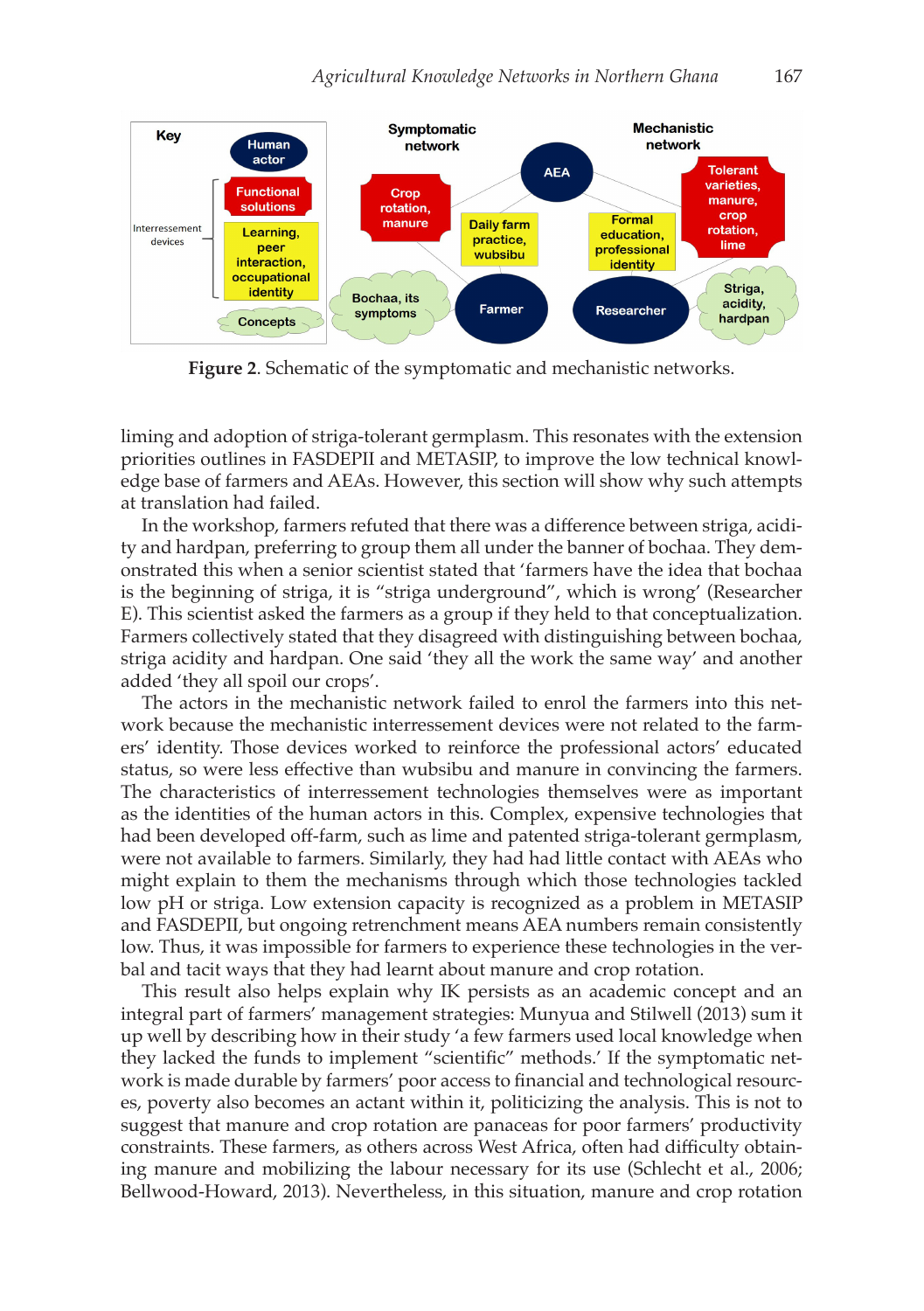remained more viable technologies than the expensive, unavailable ones constructing the mechanistic network.

The centre of calculation in the mechanistic network had thus created knowledge that had been successfully mobilized for the AEAs from farming backgrounds, but not for the farmers. This network could not exert any type of influence over actors with less formally educated, professional identities, preventing formation of a hybrid knowledge network. In the TOT model underpinning the Ghanaian agricultural extension system, AEAs are supposed to provide a bridge between researchers and farmers. However, despite the approaches that interressement devices from both networks had made to them, this could not, therefore, happen.

#### *Composite Networks As Solutions*

The key to the practical significance of this work lies with these AEAs, and will be explored in this section using the boundary concept. As AEAs could not reject the advances of interressement devices from either network, the solutions they had experienced acted as boundary objects. These solutions allowed both networks to exist for the AEAS, without themselves changing in function (Star and Griesemer, 1989).

Boundary objects are usually conceptualized as being constructed by actors through boundary work (Klerkx et al., 2010). This is the case for Cohen (2012), who describes how the idea of a watershed has become a boundary object for groups of land managers. Although watersheds may be seen as natural landforms, Cohen argues that they are actually deliberately socially constructed by neo-liberal, participatory and scientific actors at scales that fit their diverse political projects. Gieryn (1999) gives another relevant example. He describes how the nineteenth-century English botanist Albert Howard developed and named the 'Indore' method of composting, using it as a boundary object to reconcile Eastern indigenous agricultural knowledge with his training in English agricultural science. He performed boundary work as he attempted to use this composting method to enrol agronomists into a network involving organic agricultural practices. In contrast, the manuring and crop rotation encountered in our case study had not been explicitly or intentionally worked on in such a way by local actors. Other technologies had been worked on to a greater extent in the study context, with varying degrees of success. The fertilizer subsidy and the Ghana Grains Partnership are attempts to make fertilizer relevant to farmers, manufacturers, importers, dealers and donors. An NGO, Opportunities Industrialization Centers International, had instigated a composting training scheme in the area, and researchers had done participatory compost trials (Clottey et al., 2006). In contrast, AEAs simply encountered manuring and crop rotation as they already existed within the different networks. Although they recognized these practices as boundary objects, they were working within a paradigm concerned with knowledge verification, where one network had to supersede the other, and had not had training in amalgamating farmer and 'expert' epistemologies. Similarly, researchers and farmers did not perceive these management practices as points of common understanding, but could only see the roles they already played within their respective networks. Without support for the boundary work that could follow recognition of a boundary object, hybrid knowledge could not form.

Nevertheless, one researcher had a different perspective, being willing to understand how boundary objects could be operationalized in an alternative solution.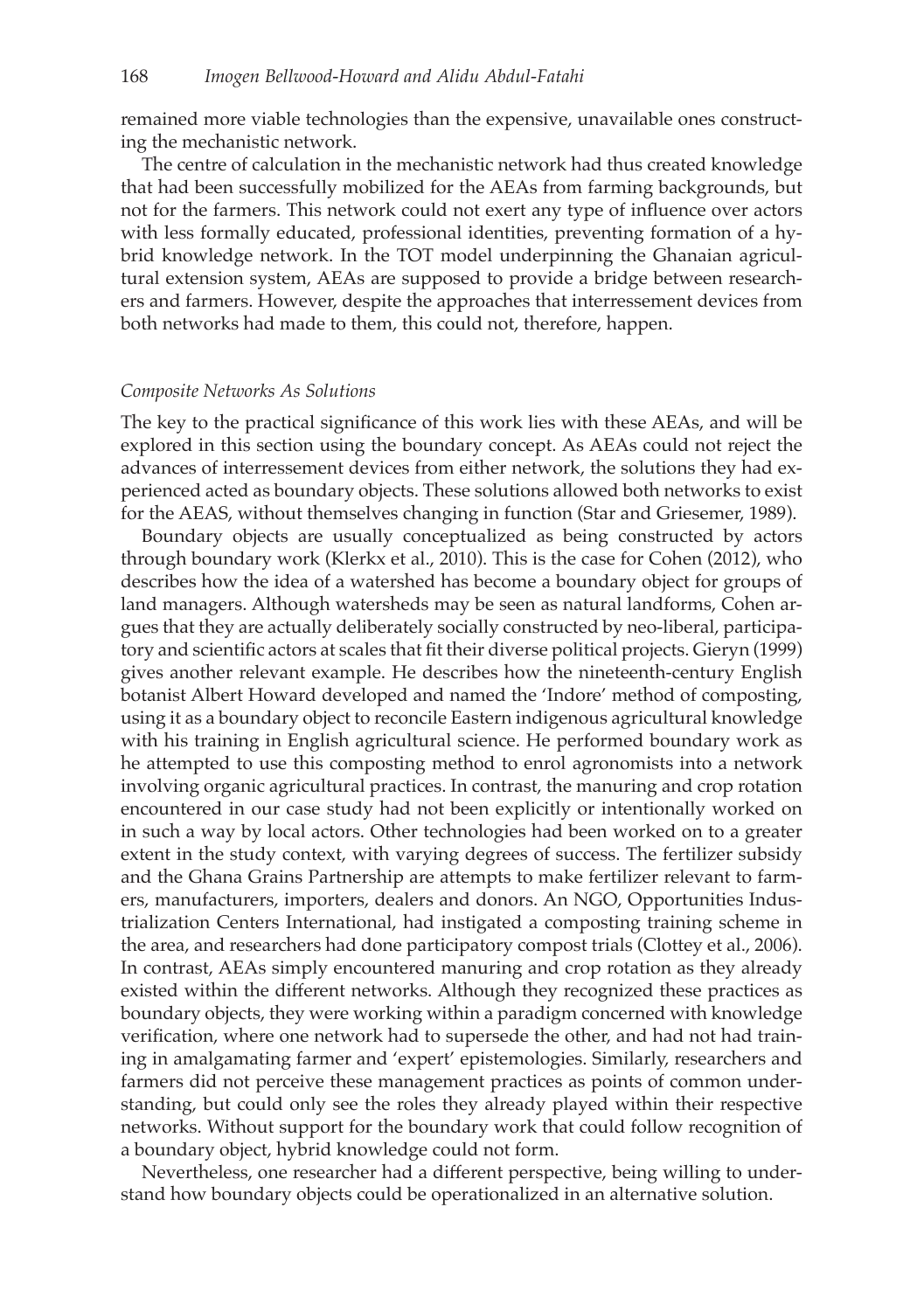'We can say that there is a common ground as to what bochaa is. It relates to the general well-being of the plant. So the idea of bochaa is a visual example of what happens when things are not going on well in the soil, when the plants are not having enough nutrients. When the soil is sick in terms of acidity. And you can use that example in so many ways if you want to do extension messages… if you want to talk about fertility issues and they talk about bochaa, you can relate the two, if you see their bochaa is not striga but actually nutrient deficiencies in the soil you can relate the two. If you talk about land preparation and they are talking about hardpans, you can relate the two. If you are talking about striga and they are relating it to striga, you can relate them. So to me, I noted about five definitions of bochaa from what was said, they're related and it becomes very powerful, as to what an extension agent can do with all this information, because you can use it to develop strategies about a lot of issues' (Researcher F).

This is not so much a hybrid as a composite solution: it allows the identities that construct both the mechanistic and the symptomatic network to continue existing, with neither attempting to challenge the other's ontology. There is no suggestion that boundary work be performed to arrive at a common understanding. However, even without such work, common practices can be arrived at through the use of boundary objects: these are the manure and crop rotation that the AEAs had experienced. Researcher F also sees the bochaa idea itself as a boundary object, as it may be used as an explanatory device or communication tool.

Recognizing the role of certain solutions as boundary objects permits consideration of the ecological and socio-economic foundations this agricultural system rests upon. The practices of manure application and crop rotation and the idea of bochaa are relevant to both symptomatic and mechanistic conceptualizations because they relate to fundamental characteristics of this West African environment. The generally low organic matter content of sandy savanna soils, combined with poor access to inorganic fertilizer, implies that sustainable field agriculture involves increasing soil organic matter levels. This fits with both researchers' and farmers' ideas about soil health, and resounds with characterizations of farmer knowledge, as a type of indigenous knowledge, being rooted in ecological understanding and experience (Lauer and Aswani, 2009).

#### **Conclusions**

We can now draw towards a conclusion, bearing in mind the overarching research question: How can agricultural actors reconcile different conceptualizations about productivity in search of solutions? Component sub-questions ask how different agricultural actors in the study context conceptualize productivity problems, what the reasons are for differences between their ideas, and what their commonalities are.

Our data show how the different occupations of Northern Ghanaian agricultural actors inform their contrasting symptomatic or mechanistic understandings of productivity problems. These different understandings develop because the performance and reinforcement of people's occupational identities involves different learning styles, implementation of different technical solutions, and peer interaction. Yet, despite their differences, the various occupational groups agree about the relevance of manure and crop rotation, low-input solutions that work to ameliorate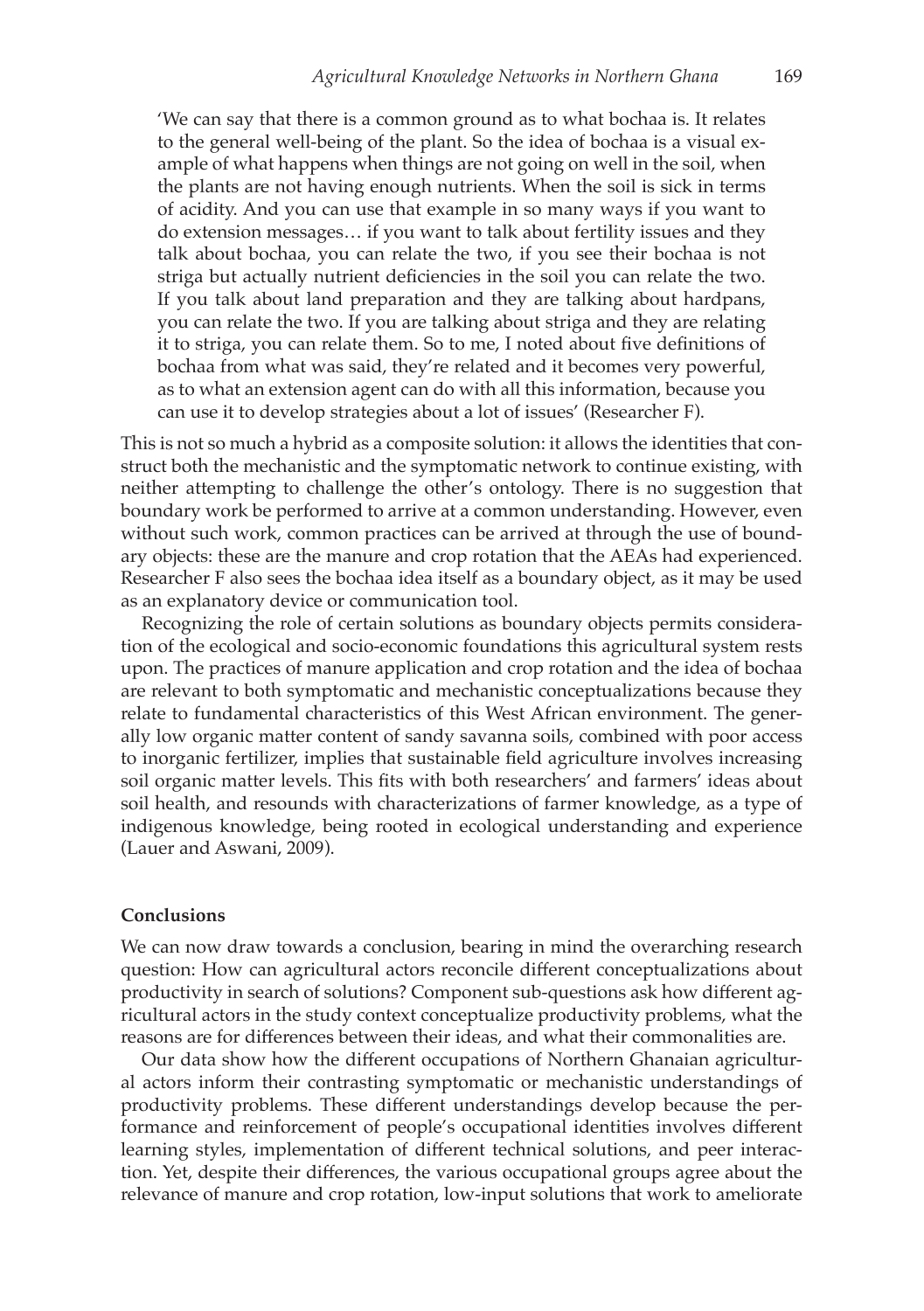low productivity and can be seen as boundary objects. Such boundary objects can help reconcile differing conceptualizations about productivity. In situations like the study context, actors' performances of their entrenched occupational identities make it difficult to create hybrid knowledge. Yet the discovery of extant boundary objects such as manuring shows there are areas of common ground between occupational groups. The conceptual tool of composite knowledge allows these to act as common practical solutions, as it permits actors' different extant professional identities to coexist.

If boundary objects are themselves solutions, such as manure or crop rotation, they may relate to more general management principles. For example, the use of manure relates to a need to raise soil organic matter content. If, on the other hand, the boundary objects are concepts, they can be allied to solutions – for example, bochaa is a symbol for poor soil health and a need to apply manure or rotate crops.

Some actors in the study situation had unknowingly used boundary objects to perform agricultural extension, for example by advocating manuring. There is a particular need to pay attention to the boundary concept in the contemporary agricultural development and extension landscape of the study setting, which currently focuses more on importing technical expertise than understanding local knowledge and practice. It could be helpful to broaden the national policy focus, widening the market-oriented model encouraged by the CAADP to encompass more human resource development in specific areas. The METASIP emphasizes the need to enhance farmers' and AEAs' knowledge. Indeed, AEAs need more training in general, but specifically on extension and pedagogical techniques as well as technical procedures. They would benefit from learning how to use boundary objects, concepts and technologies to communicate with farmers and researchers. There is also a rationale for sensitizing CSIR scientists, alongside agents from NGOs and other DPs, on these extension techniques. Such technology developers could usefully engage with farmers' ontologies, both in order to identify appropriate technologies and consider how they will be disseminated.

Simultaneously, MOFA needs to address the function of external organizations in the extension environment. They continue to play an important role, and the newly decentralized authorities will have to consider how to support this whilst facilitating AEA's long-term engagement with farmers outside project contexts. Accordingly, the extension approaches of the various DPs need to be streamlined.

We conclude with a further political contextualization. We suggested that poverty could be an actant in the symptomatic network. Currently, a focus on organic amendment application and crop rotation seems more appropriate to poor farmers' needs than emphasis on expensive, exclusive technologies like patented germplasm. Low resource availability is one reason that boundary objects and IK can be important in finding such solutions when the management practices implied by scientific knowledge network cannot be implemented. However, this useful application of boundary objects should not detract from the importance of boundary work to make technological and knowledge resources available to multiple agricultural actors.

#### **Notes**

- 1. These documents were supposed to guide agricultural policy until 2015, but at the time of writing successors are not yet publically available.
- 2. The Dagomba's staple maize based food.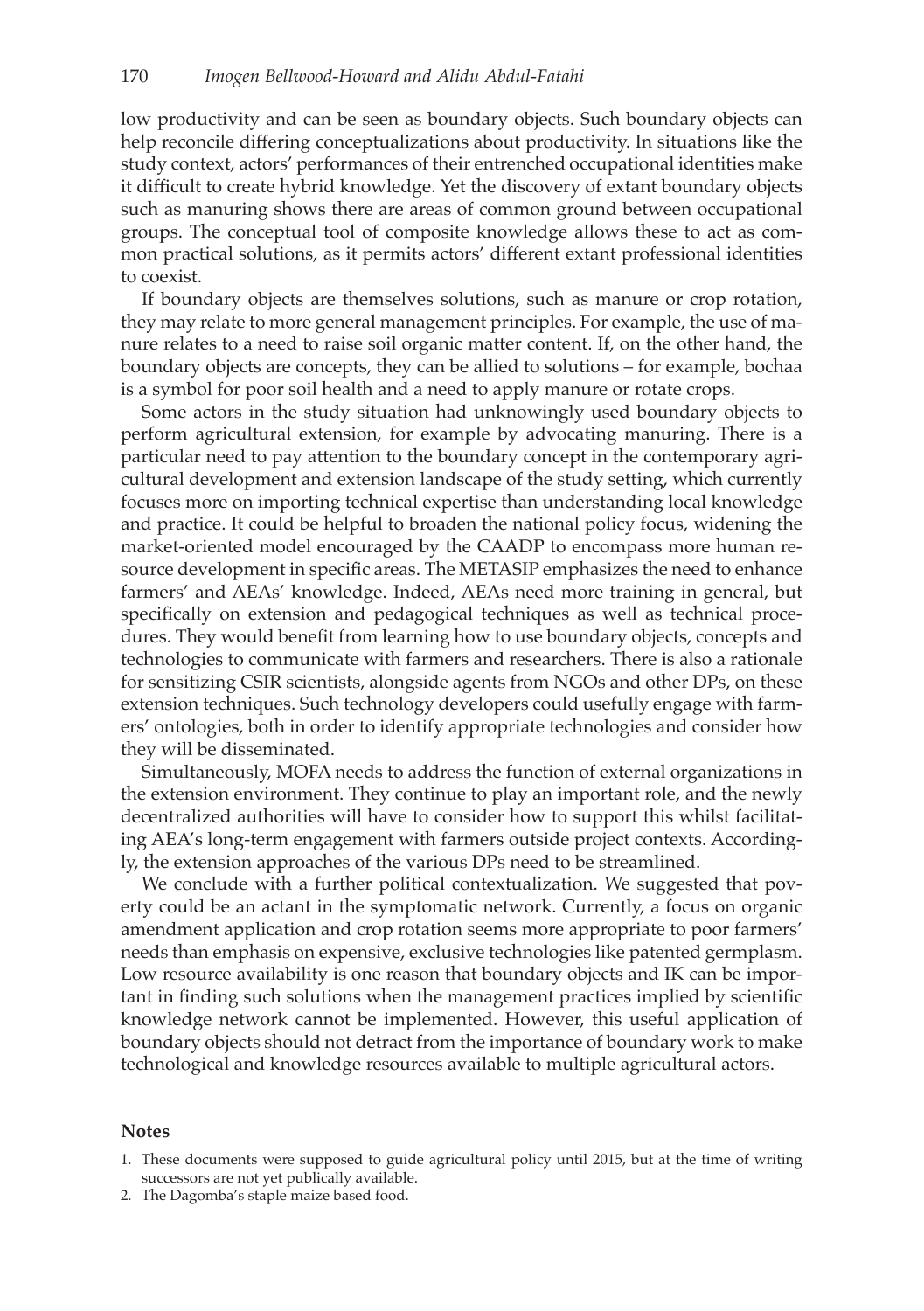#### **References**

- Agrawal, A. (1995) Dismantling the divide between indigenous and scientific knowledge, *Development and Change*, 26(3), pp. 413–439.
- Al-Hassan, R. and Poulton, C. (2009) *Agriculture and Social Protection in Ghana*, FAC Working Paper 9. Brighton: Future Agricultures Consortium.
- Barrios, E. and Trejo, M. (2003) Implications of local soil knowledge for integrated soil management in Latin America, *Geoderma*, 111, pp. 217–231.
- BELLWOOD-HOWARD, I. (2013). Donkeys and bicycles: capital interactions facilitating timely compost application in Northern Ghana, *International Journal of Agricultural Sustainability*, 10(4), pp. 315–327.
- Bloch, M. (2008) *How We Think They Think: Anthropological Approaches to Cognition, Memory, and Literacy*. Boulder, CO: Westview Press.
- Briggs, J. and Moyo, B. (2012) The resilience of indigenous knowledge in small-scale African agriculture: key drivers, *Scottish Geographical Journal*, 128(1), pp. 64–80.
- Callon, M. (1986) Some elements of a sociology of translation: domestication of the scallops and the fishermen of St Brieuc Bay, in: J. Law (ed.) *Power, Action and Belief: A New Sociology of Knowledge*. London: Routledge, pp. 196–223.
- Caron, P., Biénabe, E. and Hainzelin, E. (2014) Making transition towards ecological intensification of agriculture a reality: the gaps in and the role of scientific knowledge, *Sustainability Governance and Transformation*, 8, pp. 44–52.
- Carr, A. and Wilkinson, R. (2005) Beyond participation: boundary organizations as a new space for farmers and scientists to interact, *Society and Natural Resources*, 18(3), pp. 255–265.
- Cash, D., Clark, W., Alcock, F., Dickson, N., Eckley, N., Guston, D., Jäger, J. and Mitchell, R. (2003) Knowledge systems for sustainable development, *Proceedings of the National Academy of Sciences*, 100(14), pp. 8086–8091.
- Clottey, V.A., Agyare, W.A., Gyasi, K.O., Schreurs, M., Maatman, A., Abdulai, H. and Dinku, R.K. (2006) Composting to ensure food security: learning by doing, *Livestock Research for Rural Development*, 18(10), art. 137.
- Cohen, A. (2012) Rescaling environmental governance: watersheds as boundary objects at the intersection of science, neoliberalism, and participation, *Environment and Planning A*, 44(9), pp. 2207–2224.
- Crane, T.A., Roncoli, C. and Hoogenboom, G. (2011) Adaptation to climate change and climate variability: the importance of understanding agriculture as performance, *NJAS –Wageningen Journal of Life Sciences*, 57(3–4), pp. 179–185.
- Curry, N. and Kirwan, J. (2014) The role of tacit knowledge in developing networks for sustainable agriculture, *Sociologia Ruralis*, 54(3), pp. 341–361.
- Dalton, T., Yahaya, I. and Naab, J. (2014) Perceptions and performance of conservation agriculture practices in north-western Ghana, *Agriculture, Ecosystems and Environment*, 187, pp. 65–71.
- Fraser, J., Frausin, V. and Jarvis, A. (2015) An intergenerational transmission of sustainability? Ancestral habitus and food production in a traditional agro-ecosystem of the Upper Guinea Forest, West Africa, *Global Environmental Change*, 31, pp, 226–238.
- Gieryn, T. (1999) *Cultural Boundaries of Science: Credibility on the Line*. Chicago, IL: University of Chicago Press.
- GOLDBERGER, J. (2008) Non-governmental organizations, strategic bridge building, and the 'scientization' of organic agriculture in Kenya, *Agriculture and Human Values*, 25(2), pp. 271–289.
- Gray, L. and Morant, P. (2003) Reconciling indigenous knowledge with scientific assessment of soil fertility changes in southwestern Burkina Faso, *Ethnopedology*, 111(3–4), pp. 425–437.
- Gyasi, E., Fosu, M., Kranjac-Berisavljevic, G., Mensah, A., Obeng, F., Yiran, G. and Fuseini, I. (2014) *Building Urban Resilience: Assessing Urban and Peri-urban Agriculture in Tamale, Ghana*. Nairobi: UNEP.
- HALBRENDT, J., GRAY, S., CROW, S., RADOVICH, T., KIMURA, A. and TAMANG, B. (2014) Differences in farmer and expert beliefs and the perceived impacts of conservation agriculture, *Global Environmental Change*, 28, pp. 50–62.
- Ingold, T. (2000) *The Perception of the Environment: Essays on Livelihood, Dwelling and Skill*. Abingdon: Routledge.
- Ingram, J., Fry, P. and Mathieu, A. (2010) Revealing different understandings of soil held by scientists and farmers in the context of soil protection and management, *Land Use Policy*, 27, pp. 51–60.
- Jones, A., Breuning-Madsen, H., Brossard, M., Dampha, A., Deckers, J., Dewitte, O., Gallali, T., Hallett, S., Jones, R., Kilasara, M., Le Roux, P., Micheli, E., Montanarella, L., Spaargaren, O., Thiombiano, L., van Ranst, E., Yemefack, M. and Zougmoré, R. (eds) (2013) *Soil Atlas of Africa*. Luxembourg: Publications Office of the European Union.
- Klerkx, L., Aarts, N. and Leeuwis, C. (2010) Adaptive management in agricultural innovation systems: the interactions between innovation networks and their environment, *Agricultural Systems*, 103(6), pp. 390–400.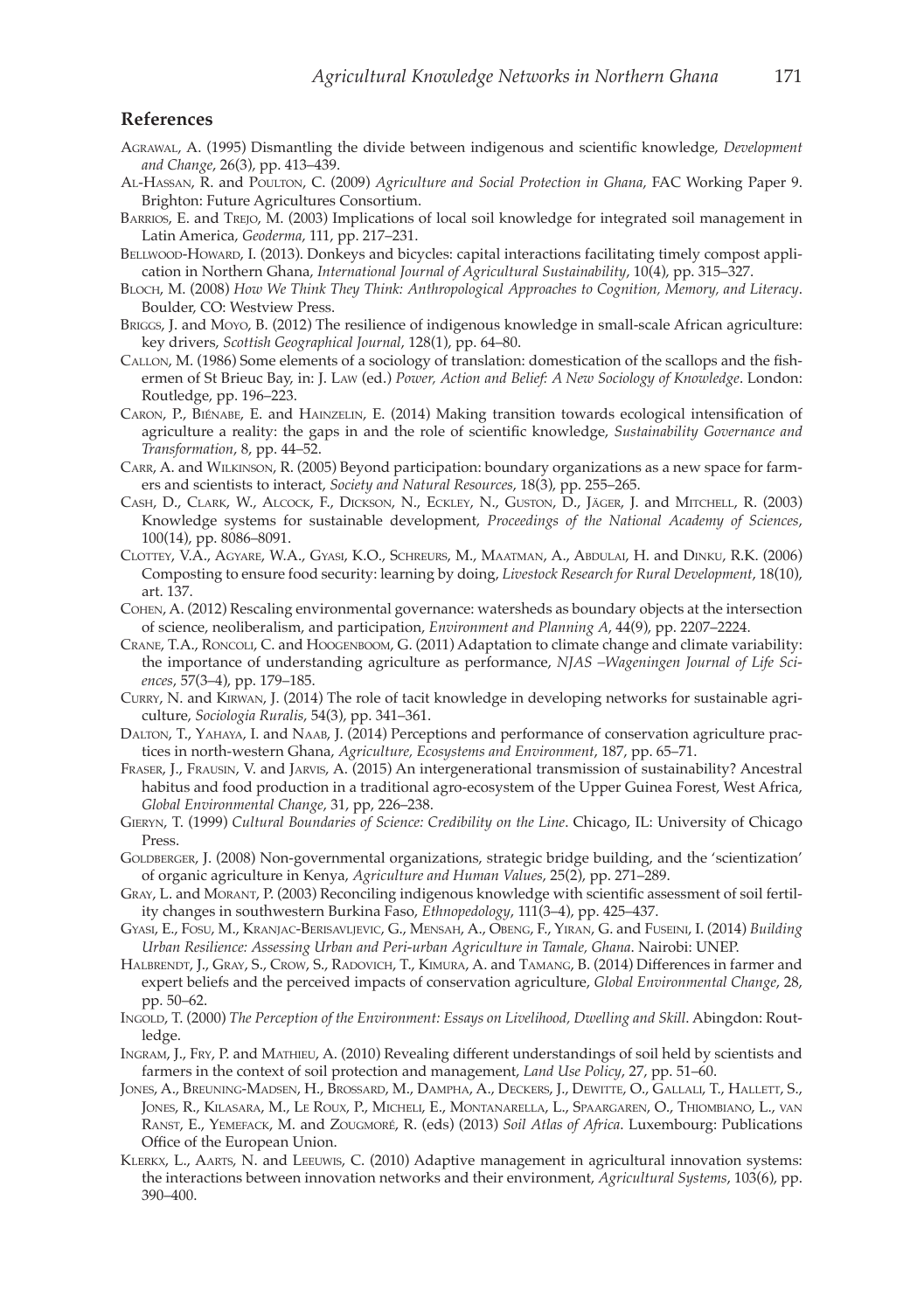- Klerkx, L., Bommel, S. van, Bos, B., Holster, H., Zwartkruis, J. and Aarts, N. (2012) Design process outputs as boundary objects in agricultural innovation projects: functions and limitations, *Agricultural Systems*, 113, pp. 39–49.
- Krige, D. (2007) Indigenous knowledge systems or practical everyday performances, *IKAMVA: International Journal of Social Sciences and Humanities*, 1, pp. 26–50.
- Kristjanson, P., Reid, R., Dickson, N., Clark, W., Romney, D., Puskur, R., MacMillan, S. and Grace, D. (2009) Linking international agricultural research knowledge with action for sustainable development, *Proceedings of the National Academy of Sciences*, 106(13), pp. 5047–5052.
- Latour, B. (1987) *Science in Action: How to Follow Scientists and Engineers through Society*. Cambridge, MA: Harvard University Press.
- Lauer, M. and Aswani, S. (2009) Indigenous ecological knowledge as situated practice: understanding fisherfolks' knowledge in the western Solomon Islands, *American Anthropologist*, 111(3), pp. 317–329.
- Lwoga, E., Ngulube, P. and Stilwell, C. (2010) Understanding indigenous knowledge: bridging the knowledge gap through a knowledge creation model for agricultural development, *South African Journal of Information Management*, 12(1), pp. 1–8.
- Maayiem, D., Bernard, B. and Irunuoh, A. (2012) Indigenous knowledge of termite control: a case study of five farming communities in Gushegu district of Northern Ghana, *Journal of Entomology and Nematology*, 4(6), pp. 58–64.
- Millar, D. (2001) 'Grandfather's way of doing': gender relations and the yaba-itgo system in Upper East Region, Ghana, in: C. Reij, I. Scoones and C. Toulmin (eds) *Sustaining the Soil: Indigenous Soil and Water Conservation in Africa*. London: Earthscan, pp. 117–125.
- Munyua, H. and Stilwell, C. (2012) The applicability of the major social science paradigms to the study of the agricultural knowledge and information systems of small-scale farmers, *Innovation: Journal of Appropriate Librarianship and Information work in Southern Africa: Agricultural Knowledge and Information Systems*, 44, pp. 10–43.
- Munyua, H. and Stilwell, C. (2013) Three ways of knowing: agricultural knowledge systems of smallscale farmers in Africa with reference to Kenya, *Library and Information Science Research*, 35(4), pp. 326–337.
- Naab, F., Dinye, D. and Kasanga, R. (2013) Urbanisation and its impact on agricultural lands in growing cities in developing countries: a case study of Tamale, Ghana, *Modern Social Science Journal*, 2(2), pp. 256–287.
- Newsham, A. and Thomas, D. (2009) *Agricultural Adaptation, Local Knowledge and Livelihoods Diversification in North-Central Namibia*, Tyndall Working Paper 140. Norwich: Tyndall Centre.
- NGUYEN, T., SEDDAIU, G. and ROGGERO, P. (2012) Hybrid knowledge for understanding complex agri-environmental issues: nitrate pollution in Italy, *International Journal of Agricultural Sustainability*, 12(12), pp. 164–182.
- Olango, T., Tesfaye, B., Catellani, M. and Pè, M. (2014) Indigenous knowledge, use and on-farm management of enset (Ensete ventricosum (Welw.) Cheesman) diversity in Wolaita, Southern Ethiopia, *Journal of Ethnobiology and Ethnomedicine*, 10(41), pp. 1–18.
- Osbahr, H. and Allan, C. (2003) Indigenous knowledge of soil fertility management in southwest Niger, *Ethnopedology*, 111(3–4), pp. 457–479.
- Palmer, M. (2012) Cartographic encounters at the Bureau of Indian Affairs Geographic Information System center of calculation, *American Indian Culture and Research Journal*, 36(2), pp.75–102.
- PALMER, M. (2016) Sustaining indigenous geographies through world heritage: a study of Uluru-Kata Tjuṯa National Park, *Sustainability Science*, 11(1). pp. 13–24.
- Pickering, A. (ed.) (1992) *Science as Practice and Culture*. Chicago, IL: University Of Chicago Press.
- Ramisch, J. (2014) 'They don't know what they are talking about': learning from the dissonances in dialogue about soil fertility knowledge and experimental practice in western Kenya, *Geoforum*, 55, pp. 120–132.
- REED, M., DOUGILL, A. and TAYLOR, M. (2007) Integrating local and scientific knowledge for adaptation to land degradation: Kalahari rangeland management options, *Land Degradation and Development*, 18(3), pp. 249–268.
- Reij, C., Scoones, I. and Toulmin, C. (eds) (2001) *Sustaining the Soil: Indigenous Soil and Water Conservation in Africa*. London: Earthscan.
- Richards, P. (1989) Agriculture as a performance, in: R. Chambers, A. Pacey and L. Thrupp (eds) *Farmer First: Farmer Innovation and Agricultural Research*. London: IT Publications, pp. 39–43.
- Rushemuka, N., Bizoza, R., Mowo, J. and Bock, L. (2014) Farmers' soil knowledge for effective participatory integrated watershed management in Rwanda: toward soil-specific fertility management and farmers' judgmental fertilizer use, *Agriculture, Ecosystems and Environment*, 183, pp. 145–159.
- Schareika, N. (2014) The social nature of environmental knowledge among the nomadic Wodaabe of Niger, *Ecology and Society*, 19(4), pp. 42.